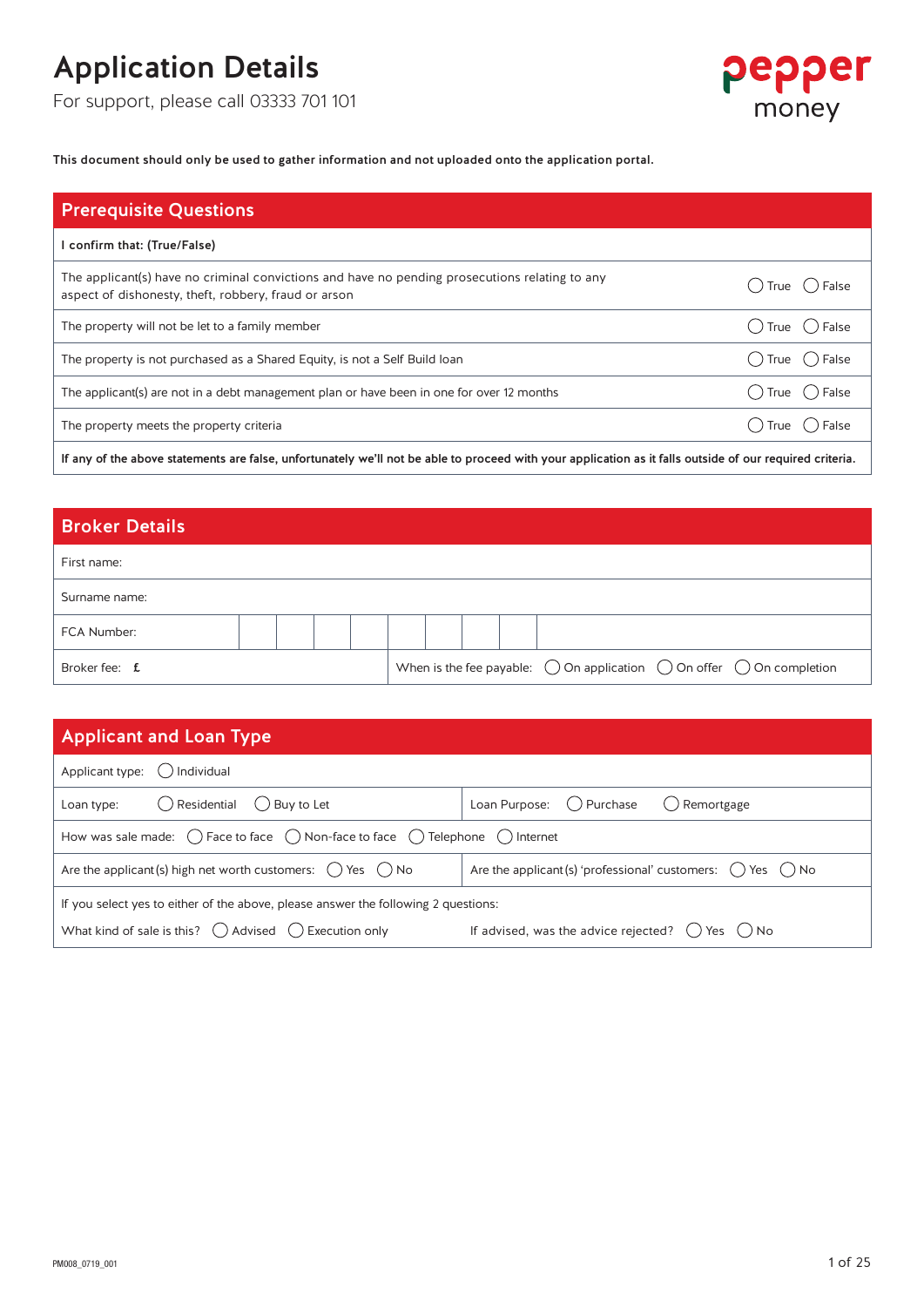For support, please call 03333 701 101



| <b>Loan Details</b>                                                                                                            |                                                       |  |  |  |  |  |  |  |  |  |
|--------------------------------------------------------------------------------------------------------------------------------|-------------------------------------------------------|--|--|--|--|--|--|--|--|--|
| Estimated value/purchase price: f                                                                                              |                                                       |  |  |  |  |  |  |  |  |  |
| For purchase mortgages please provide the purchase price, for remortgages please provide the estimated value.                  |                                                       |  |  |  |  |  |  |  |  |  |
| Loan amount: $f$                                                                                                               | If Buy to Let - anticipated monthly rental income: f. |  |  |  |  |  |  |  |  |  |
| First time buyers:<br>Yes ( ) No<br>$($ $)$                                                                                    |                                                       |  |  |  |  |  |  |  |  |  |
| First time landlord: $( )$ Yes $( )$ No                                                                                        |                                                       |  |  |  |  |  |  |  |  |  |
| Where no applicant's party to the application have held a mortgage or owned their own home (unencumbered) in the past 3 years. |                                                       |  |  |  |  |  |  |  |  |  |
| Right to buy: $\bigcirc$ Yes $\bigcirc$ No                                                                                     |                                                       |  |  |  |  |  |  |  |  |  |
| If yes - Discounted purchase price: $f$ .                                                                                      | If yes - Open market value: $f$ .                     |  |  |  |  |  |  |  |  |  |
| Shared ownership: $\bigcup$ Yes $\bigcup$ No                                                                                   |                                                       |  |  |  |  |  |  |  |  |  |
| If yes - Total % to be owned:                                                                                                  | If yes - Rental/service charges: $f$ .                |  |  |  |  |  |  |  |  |  |
| If yes - Estimated value: $f$ .                                                                                                | If yes - Purchase price of share: $f$ .               |  |  |  |  |  |  |  |  |  |
| Y<br>Term:<br>&<br>M<br>M                                                                                                      |                                                       |  |  |  |  |  |  |  |  |  |
| Repayment type: $\bigcirc$ Capital repayment $\bigcirc$ Interest only $\bigcirc$ Part and part                                 |                                                       |  |  |  |  |  |  |  |  |  |
|                                                                                                                                |                                                       |  |  |  |  |  |  |  |  |  |

| <b>Source of Deposit</b>              |             |                               |   |
|---------------------------------------|-------------|-------------------------------|---|
| Savings/cash:                         |             | Gift from relative:           |   |
| Gifted equity:                        |             | Remortgage of other property: | £ |
| Sale of current residential property: | $f_{\rm L}$ | Sale of other property:       | £ |
| Vendor gifted:                        |             | Builder gifted:               |   |
| Other additional borrowing:           |             | Bridging finance:             |   |
| Other:                                |             |                               |   |

### Repayment Strategy Summary for Interest Only and Part and Part

| Repayment strategy (select from the following options): |                                                                                    |                                      |                            |  |  |  |  |  |  |  |  |
|---------------------------------------------------------|------------------------------------------------------------------------------------|--------------------------------------|----------------------------|--|--|--|--|--|--|--|--|
| () Sale of security                                     | Downsizing                                                                         | $\bigcirc$ Sale of other UK property | () Sale of non UK property |  |  |  |  |  |  |  |  |
| () Endowment                                            | kal (                                                                              | () Stocks and shares                 | ( ) Pension                |  |  |  |  |  |  |  |  |
| Equity in the property: $f$ .                           |                                                                                    | Repayment plan cost: $f$ .           |                            |  |  |  |  |  |  |  |  |
|                                                         | Repayment plan frequency: $\bigcirc$ Weekly $\bigcirc$ Monthly $\bigcirc$ Annually |                                      |                            |  |  |  |  |  |  |  |  |
| Projected value: f                                      |                                                                                    |                                      |                            |  |  |  |  |  |  |  |  |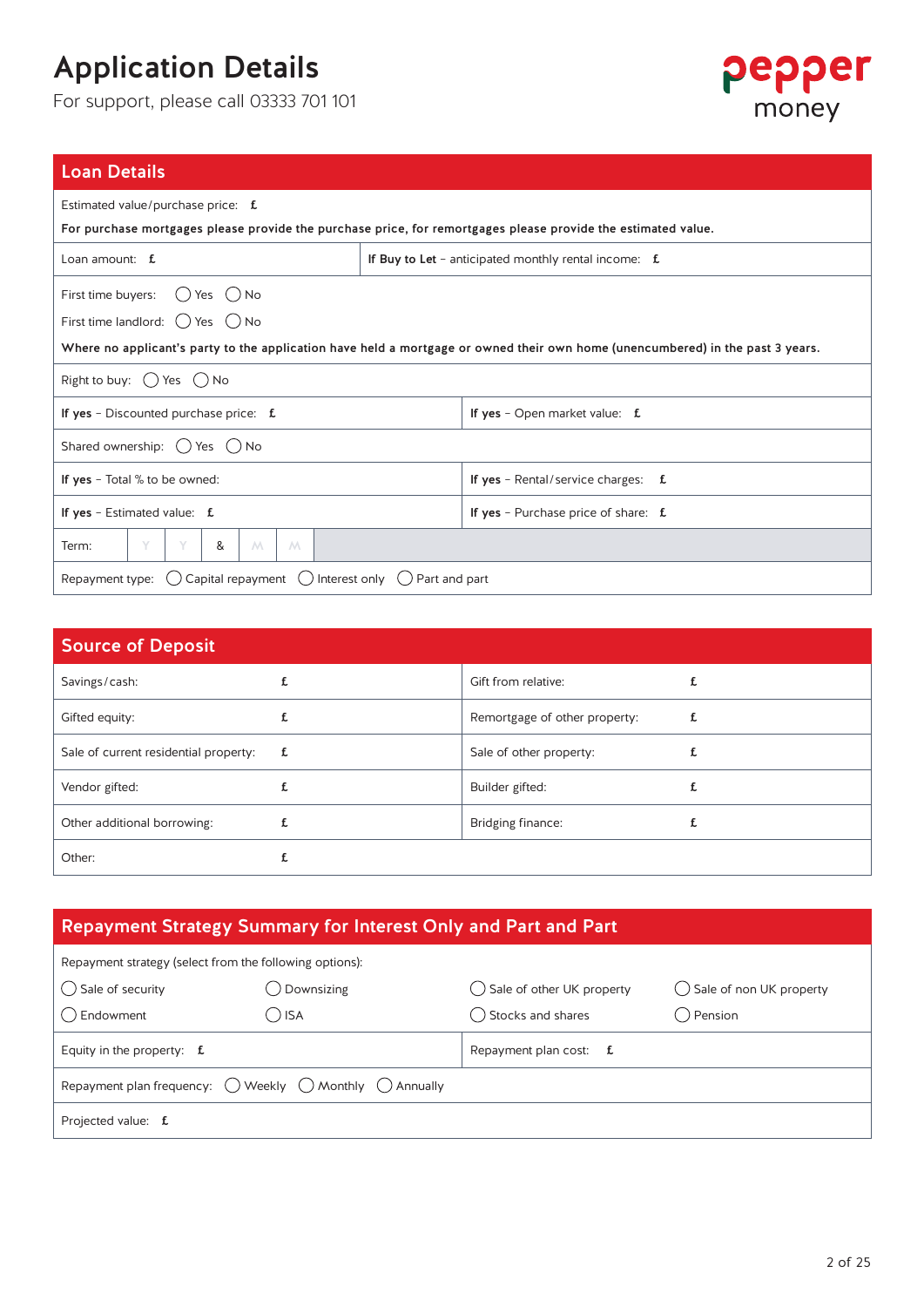For support, please call 03333 701 101



### Loan/Occupancy Details

| Will this be the applicant's main residence: $\bigcirc$ Yes $\bigcirc$ No                              |   |   |  |  |  |  |                                                                                 |             |   |  |         |   |  |
|--------------------------------------------------------------------------------------------------------|---|---|--|--|--|--|---------------------------------------------------------------------------------|-------------|---|--|---------|---|--|
| If no - Please confirm use of the property since it is not going to be the applicant's main residence: |   |   |  |  |  |  |                                                                                 |             |   |  |         |   |  |
| Has the applicant or immediate family ever lived in the property: $\bigcirc$ Yes $\bigcirc$ No         |   |   |  |  |  |  |                                                                                 |             |   |  |         |   |  |
| If $yes - Who$ :                                                                                       |   |   |  |  |  |  |                                                                                 |             |   |  |         |   |  |
| If yes - From:                                                                                         | M | M |  |  |  |  | $\vert \gamma \vert \gamma \vert \gamma \vert \gamma \vert \gamma$ if yes - To: | $M_{\odot}$ | M |  | $Y$ $Y$ | Y |  |
| Did any applicant inherit the property: $\bigcirc$ Yes $\bigcirc$ No                                   |   |   |  |  |  |  |                                                                                 |             |   |  |         |   |  |

### Debt Management Plan

Are the applicants in a debt management plan?  $\bigcirc$  Yes  $\bigcirc$  No

### Loan Purpose

| What is the purpose of the mortgage (select from the following): |                            |                    |                                 |  |  |  |  |  |  |  |  |
|------------------------------------------------------------------|----------------------------|--------------------|---------------------------------|--|--|--|--|--|--|--|--|
| $\bigcirc$ Repay existing mortgage                               | D Home improvements        | Debt consolidation | () Purchase investment property |  |  |  |  |  |  |  |  |
| () Repay tax/Business debt                                       | Purchase share of property | Business purposes  | () Other capital raising        |  |  |  |  |  |  |  |  |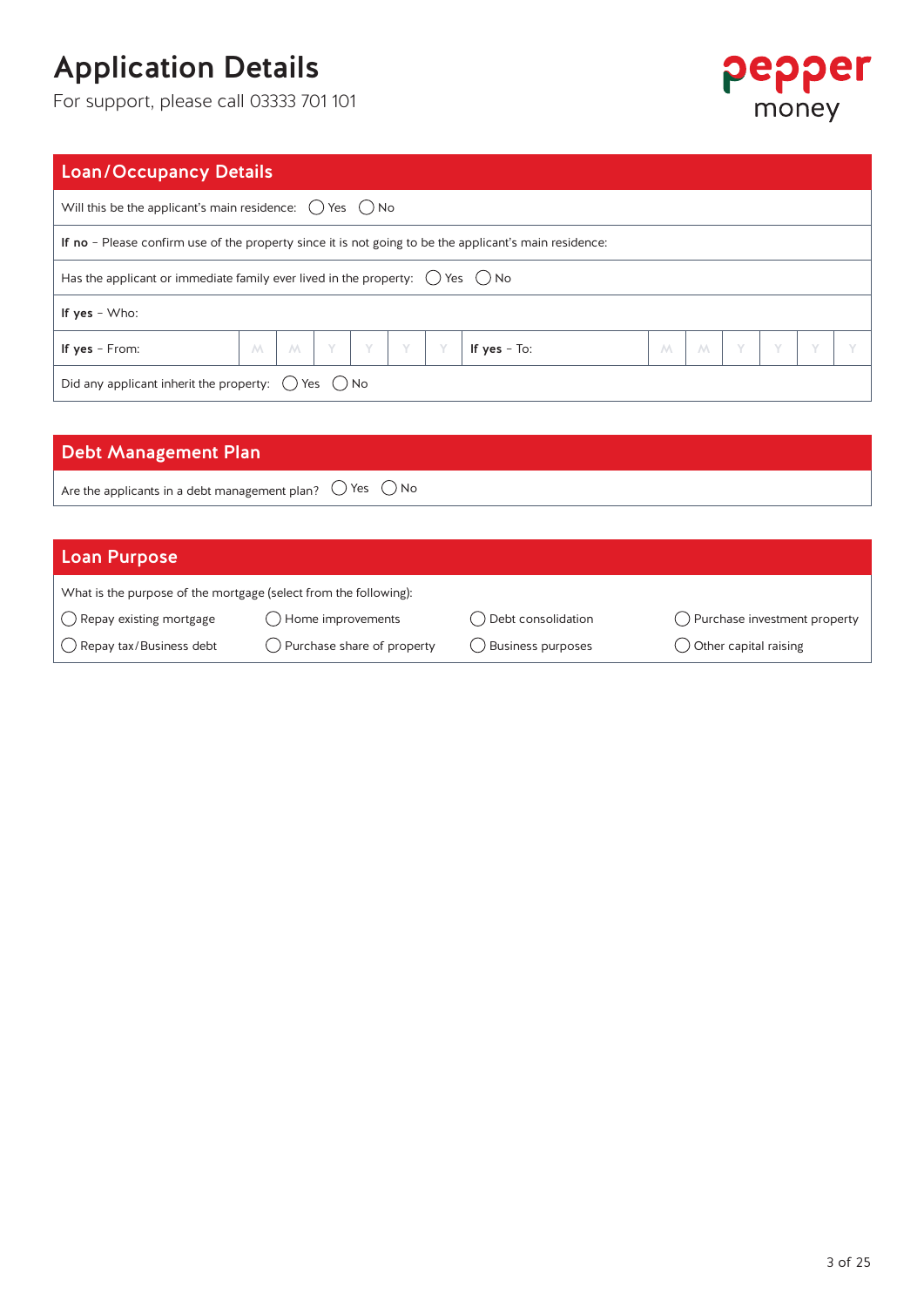

| <b>Applicants</b>                                                                                                                              |             |                                                      |             |             |   |   |               |   |                                                                                                                                            |   |    |   |             |   |   |   |  |  |
|------------------------------------------------------------------------------------------------------------------------------------------------|-------------|------------------------------------------------------|-------------|-------------|---|---|---------------|---|--------------------------------------------------------------------------------------------------------------------------------------------|---|----|---|-------------|---|---|---|--|--|
| <b>APPLICANT1</b>                                                                                                                              |             |                                                      |             |             |   |   |               |   | <b>APPLICANT 2</b>                                                                                                                         |   |    |   |             |   |   |   |  |  |
| Relationship between applicants:<br>$\bigcirc$ Spouse $\bigcirc$ Partner $\bigcirc$ Sibling $\bigcirc$ Parent $\bigcirc$ Child $\bigcirc$ None |             |                                                      |             |             |   |   |               |   | Relationship between applicants:<br>$\bigcirc$ Spouse $\bigcirc$ Partner $\bigcirc$ Sibling $\bigcirc$ Parent $\bigcirc$ Child<br>( ) None |   |    |   |             |   |   |   |  |  |
| Title: $\bigcirc$ Mr $\bigcirc$ Mrs $\bigcirc$ Ms $\bigcirc$ Miss $\bigcirc$ Dr                                                                |             |                                                      |             |             |   |   |               |   | Title: $\bigcirc$ Mr $\bigcirc$ Mrs $\bigcirc$ Ms $\bigcirc$ Miss $\bigcirc$ Dr                                                            |   |    |   |             |   |   |   |  |  |
| First name:                                                                                                                                    | First name: |                                                      |             |             |   |   |               |   |                                                                                                                                            |   |    |   |             |   |   |   |  |  |
| Middle name(s):                                                                                                                                |             |                                                      |             |             |   |   |               |   | Middle name(s):                                                                                                                            |   |    |   |             |   |   |   |  |  |
| Surname:                                                                                                                                       |             |                                                      |             |             |   |   |               |   | Surname:                                                                                                                                   |   |    |   |             |   |   |   |  |  |
| Date of birth:                                                                                                                                 | D.          | D                                                    | $M_{\odot}$ | $M_{\odot}$ | Υ | Υ | Y             | Y | Date of birth:                                                                                                                             | D | D. | Μ | $M_{\odot}$ | Υ | Y | Υ |  |  |
| Anticipated retirement age:                                                                                                                    |             |                                                      |             |             |   |   |               |   | Anticipated retirement age:                                                                                                                |   |    |   |             |   |   |   |  |  |
| Nationality:                                                                                                                                   |             |                                                      |             |             |   |   |               |   | Nationality:                                                                                                                               |   |    |   |             |   |   |   |  |  |
| Permanent rights to reside in the UK: $\bigcirc$ Yes $\bigcirc$ No                                                                             |             |                                                      |             |             |   |   |               |   | Permanent rights to reside in the UK: $( )$ Yes $( )$ No                                                                                   |   |    |   |             |   |   |   |  |  |
| Length of residency:                                                                                                                           |             | Y                                                    | Y           | $M_{\odot}$ | M |   | or from birth |   | Y<br>Length of residency:<br>Y<br>() or from birth<br>M<br>M                                                                               |   |    |   |             |   |   |   |  |  |
| Paid in sterling: $\bigcirc$ Yes $\bigcirc$ No                                                                                                 |             |                                                      |             |             |   |   |               |   | Paid in sterling: $\bigcirc$ Yes $\bigcirc$ No                                                                                             |   |    |   |             |   |   |   |  |  |
| UK tax payer: $\bigcirc$ Yes $\bigcirc$ No                                                                                                     |             |                                                      |             |             |   |   |               |   | UK tax payer: $\bigcirc$ Yes $\bigcirc$ No                                                                                                 |   |    |   |             |   |   |   |  |  |
| Diplomatic immunity: $() Yes () No$                                                                                                            |             |                                                      |             |             |   |   |               |   | Diplomatic immunity: $() Yes () No$                                                                                                        |   |    |   |             |   |   |   |  |  |
| Marital status:<br>() Married<br>() Widowed                                                                                                    |             | Single<br>Civil Partnership<br>Divorced<br>Separated |             |             |   |   |               |   | Marital status:<br>() Married<br>() Single<br>Civil Partnership<br>() Widowed<br>() Separated<br>Divorced                                  |   |    |   |             |   |   |   |  |  |

| <b>Previous Names</b>                                                                                     |                                                                                             |  |  |  |  |  |  |  |
|-----------------------------------------------------------------------------------------------------------|---------------------------------------------------------------------------------------------|--|--|--|--|--|--|--|
| <b>APPLICANT1</b>                                                                                         | <b>APPLICANT 2</b>                                                                          |  |  |  |  |  |  |  |
| Has the applicant ever been known<br>$\bigcirc$ Yes $\bigcirc$ No<br>by another name in the last 6 years? | Has the applicant ever been known<br>$O$ Yes $O$ No<br>by another name in the last 6 years? |  |  |  |  |  |  |  |
| If yes - Title: $\bigcirc$ Mr $\bigcirc$ Mrs $\bigcirc$ Ms $\bigcirc$ Miss $\bigcirc$ Dr                  | If yes - Title: $\bigcirc$ Mr $\bigcirc$ Mrs $\bigcirc$ Ms $\bigcirc$ Miss $\bigcirc$ Dr    |  |  |  |  |  |  |  |
| First name:                                                                                               | First name:                                                                                 |  |  |  |  |  |  |  |
| Middle name(s):                                                                                           | Middle name(s):                                                                             |  |  |  |  |  |  |  |
| Surname:                                                                                                  | Surname:                                                                                    |  |  |  |  |  |  |  |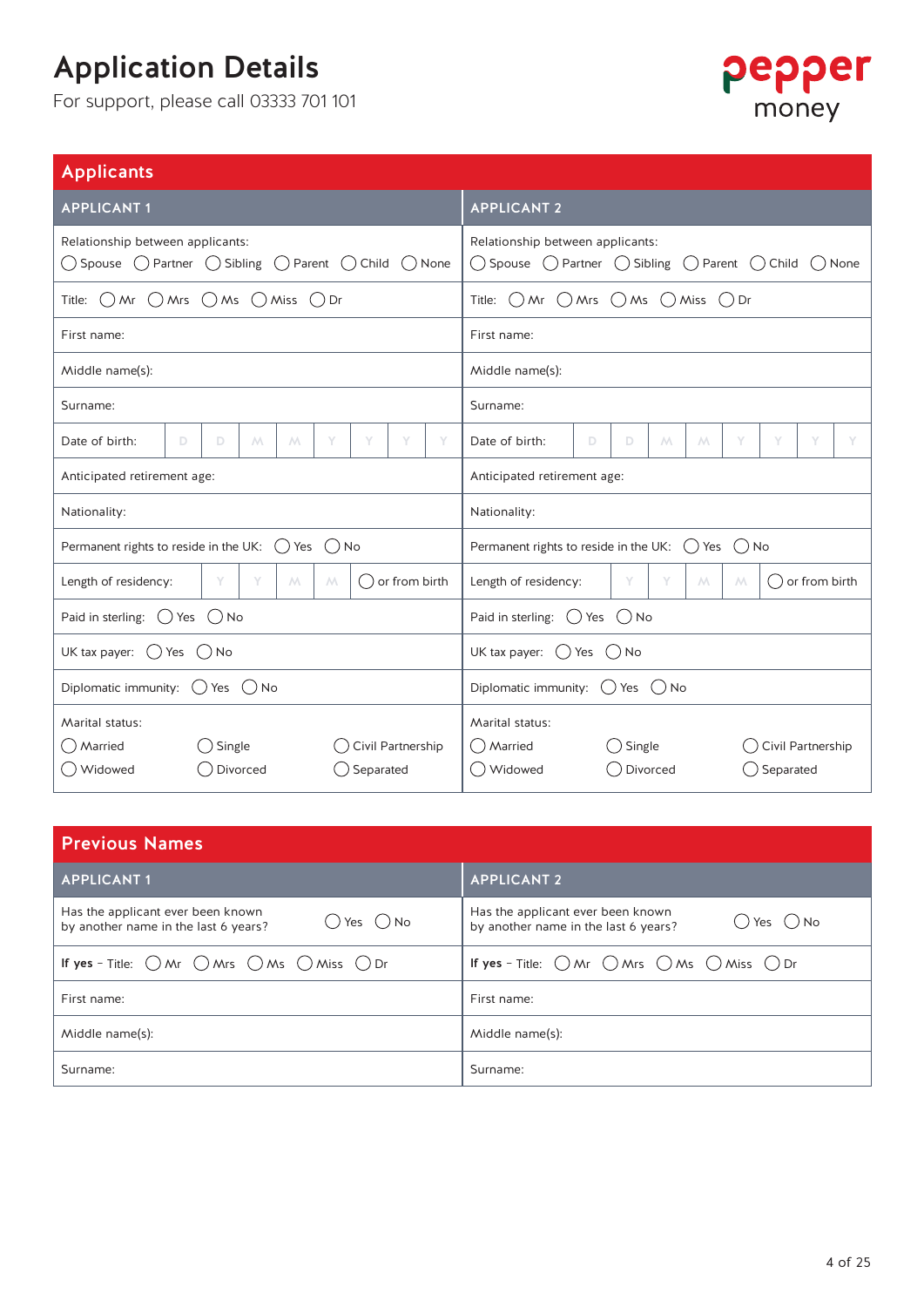

| <b>Applicant Address History</b>                                                                                                                                                                                      |                                                                                                                                                                                                   |  |  |  |  |  |  |  |  |
|-----------------------------------------------------------------------------------------------------------------------------------------------------------------------------------------------------------------------|---------------------------------------------------------------------------------------------------------------------------------------------------------------------------------------------------|--|--|--|--|--|--|--|--|
| <b>APPLICANT1</b>                                                                                                                                                                                                     | <b>APPLICANT 2</b>                                                                                                                                                                                |  |  |  |  |  |  |  |  |
| UK address: $\bigcirc$ Yes $\bigcirc$ No                                                                                                                                                                              | UK address: $\bigcirc$ Yes $\bigcirc$ No                                                                                                                                                          |  |  |  |  |  |  |  |  |
| Residential status:<br>$\bigcirc$ Owner with mortgage<br>$\bigcirc$ Owner without mortgage<br>$\bigcirc$ Living with parents or family<br>$\bigcirc$ Living with friends<br>$\bigcirc$ Renting<br>◯ Employer provided | Residential status:<br>◯ Owner with mortgage<br>◯ Owner without mortgage<br>$\bigcirc$ Living with parents or family<br>$\bigcirc$ Living with friends<br>$\bigcirc$ Renting<br>Employer provided |  |  |  |  |  |  |  |  |
| Y<br>Y<br>From:<br>M<br>$M_{\odot}$<br>Y<br>Y                                                                                                                                                                         | From:<br>Y<br>M<br>$M_{\odot}$<br>Y<br>Y<br>Y                                                                                                                                                     |  |  |  |  |  |  |  |  |
| <b>Current Address Details</b>                                                                                                                                                                                        |                                                                                                                                                                                                   |  |  |  |  |  |  |  |  |
| House number/name:                                                                                                                                                                                                    | House number/name:                                                                                                                                                                                |  |  |  |  |  |  |  |  |
| Street:                                                                                                                                                                                                               | Street:                                                                                                                                                                                           |  |  |  |  |  |  |  |  |
| Town or city:                                                                                                                                                                                                         | Town or city:                                                                                                                                                                                     |  |  |  |  |  |  |  |  |
| Postcode:                                                                                                                                                                                                             | Postcode:                                                                                                                                                                                         |  |  |  |  |  |  |  |  |
| Country:                                                                                                                                                                                                              | Country:                                                                                                                                                                                          |  |  |  |  |  |  |  |  |
| If current address is less than 3 years please provide all addresses for the last 3 years.                                                                                                                            |                                                                                                                                                                                                   |  |  |  |  |  |  |  |  |
| <b>Previous Address Details</b>                                                                                                                                                                                       |                                                                                                                                                                                                   |  |  |  |  |  |  |  |  |
| House number/name:                                                                                                                                                                                                    | House number/name:                                                                                                                                                                                |  |  |  |  |  |  |  |  |
| Street:                                                                                                                                                                                                               | Street:                                                                                                                                                                                           |  |  |  |  |  |  |  |  |
| Town or city:                                                                                                                                                                                                         | Town or city:                                                                                                                                                                                     |  |  |  |  |  |  |  |  |
| Postcode:                                                                                                                                                                                                             | Postcode:                                                                                                                                                                                         |  |  |  |  |  |  |  |  |
| Country:                                                                                                                                                                                                              | Country:                                                                                                                                                                                          |  |  |  |  |  |  |  |  |
| From:<br>М<br>M<br>Υ<br>Y<br>Υ<br>Υ                                                                                                                                                                                   | From:<br>Y<br>М<br>М<br>Υ                                                                                                                                                                         |  |  |  |  |  |  |  |  |
| Y<br>Y<br>Y<br>Μ<br>Y<br>To:<br>М<br>To:                                                                                                                                                                              | Y<br>Y<br>Y<br>M.<br>М                                                                                                                                                                            |  |  |  |  |  |  |  |  |
| <b>Residential status:</b><br>Owner with mortgage<br>◯ Owner without mortgage<br>$( \ )$<br>Living with parents or family<br>Living with friends<br>$(\quad)$                                                         | Residential status:<br>◯ Owner with mortgage<br>Owner without mortgage<br>$($ )<br>$\bigcirc$ Living with parents or family<br>Living with friends<br>( )                                         |  |  |  |  |  |  |  |  |
| $\bigcirc$ Employer provided<br>Renting<br>$\rightarrow$                                                                                                                                                              | Employer provided<br>$\big)$ Renting                                                                                                                                                              |  |  |  |  |  |  |  |  |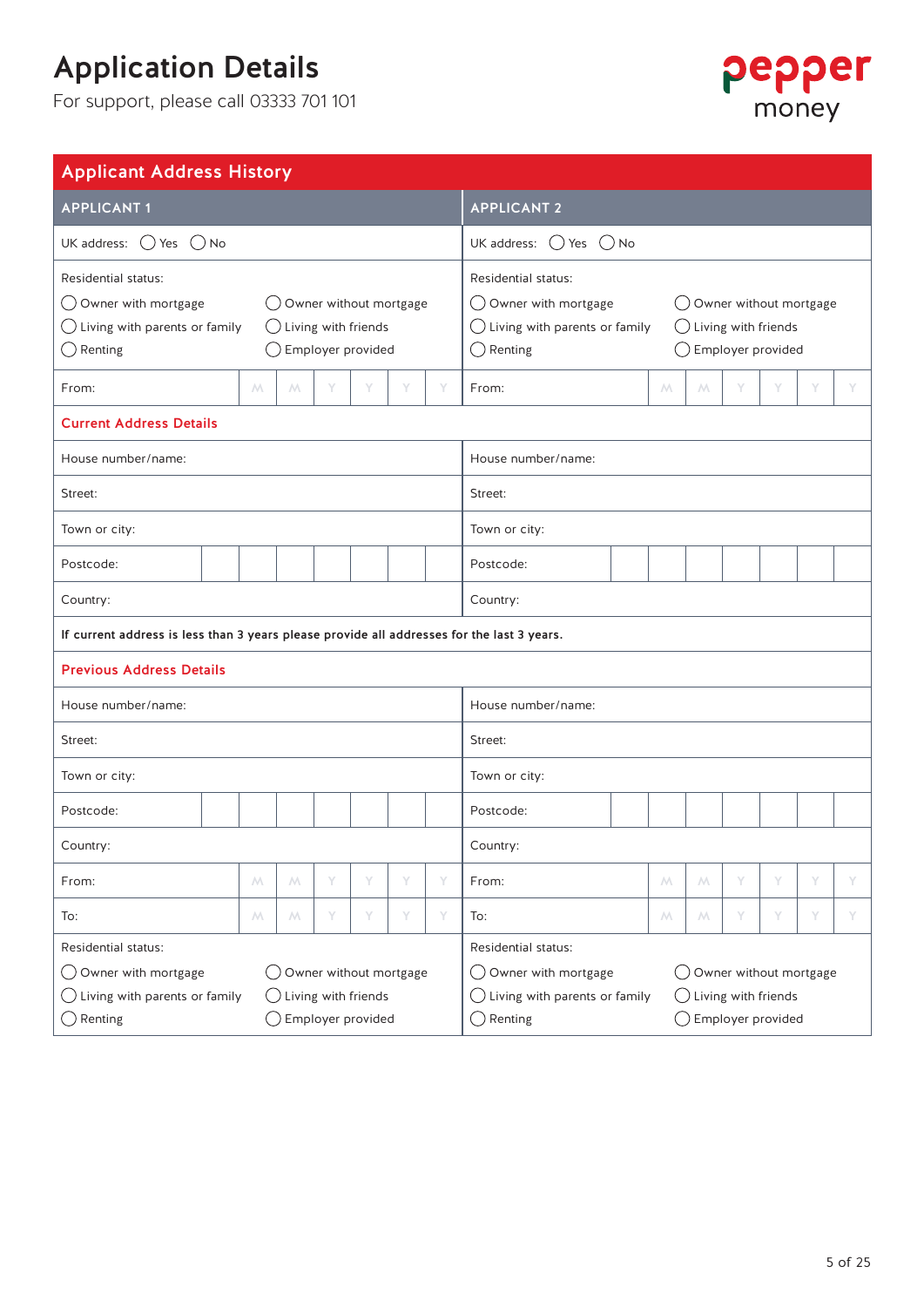

| <b>Previous Address Details (continued)</b> |   |   |                                |   |   |                    |                                                                |  |   |   |   |   |   |  |
|---------------------------------------------|---|---|--------------------------------|---|---|--------------------|----------------------------------------------------------------|--|---|---|---|---|---|--|
| House number/name:                          |   |   |                                |   |   | House number/name: |                                                                |  |   |   |   |   |   |  |
| Street:                                     |   |   |                                |   |   | Street:            |                                                                |  |   |   |   |   |   |  |
| Town or city:                               |   |   |                                |   |   | Town or city:      |                                                                |  |   |   |   |   |   |  |
| Postcode:                                   |   |   |                                |   |   |                    | Postcode:                                                      |  |   |   |   |   |   |  |
| Country:                                    |   |   |                                |   |   |                    | Country:                                                       |  |   |   |   |   |   |  |
| From:                                       | M | M | Y                              | Y | Y | Y                  | From:                                                          |  | M | M | Y | Y | Y |  |
| To:                                         | M | M | Y                              | Y | Y | Y                  | To:                                                            |  | M | M | Y | Y | Y |  |
| Residential status:                         |   |   |                                |   |   |                    | Residential status:                                            |  |   |   |   |   |   |  |
| ◯ Owner with mortgage                       |   |   | Owner without mortgage         |   |   |                    | ◯ Owner with mortgage<br>Owner without mortgage                |  |   |   |   |   |   |  |
| Living with parents or family<br>$(\ )$     |   |   | $\bigcirc$ Living with friends |   |   |                    | Living with parents or family<br>Living with friends<br>$(\ )$ |  |   |   |   |   |   |  |
| Renting<br>$(\t-$                           |   |   | Employer provided              |   |   |                    | $\bigcirc$ Renting<br>Employer provided                        |  |   |   |   |   |   |  |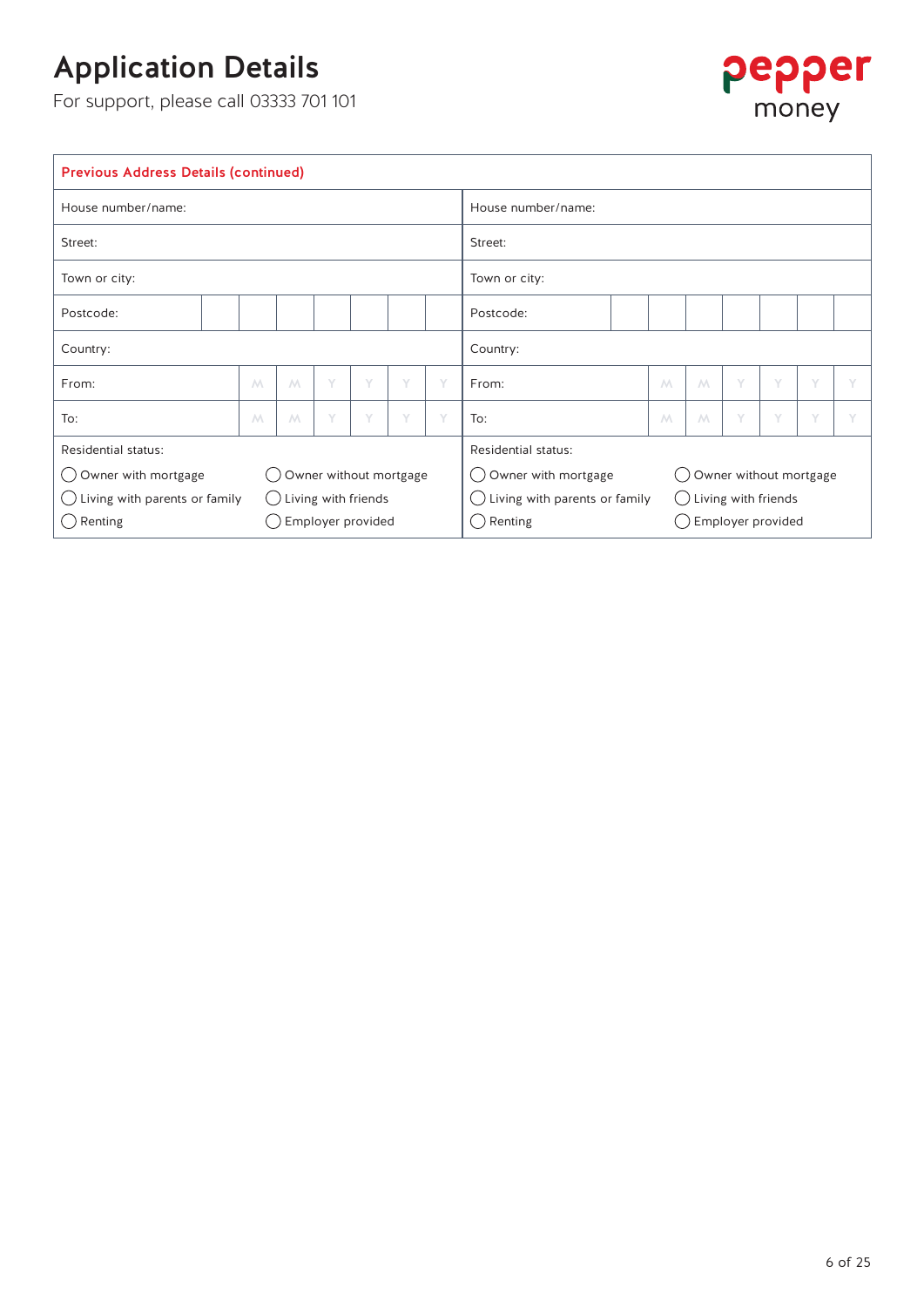For support, please call 03333 701 101



| <b>Employment Status</b>                                                                                                    |               |                  |             |                                                       |                 |   |                                             |                                                                                                                                                                       |               |                  |             |   |                            |   |   |  |
|-----------------------------------------------------------------------------------------------------------------------------|---------------|------------------|-------------|-------------------------------------------------------|-----------------|---|---------------------------------------------|-----------------------------------------------------------------------------------------------------------------------------------------------------------------------|---------------|------------------|-------------|---|----------------------------|---|---|--|
| <b>APPLICANT1</b>                                                                                                           |               |                  |             |                                                       |                 |   |                                             | <b>APPLICANT 2</b>                                                                                                                                                    |               |                  |             |   |                            |   |   |  |
| $\bigcirc$ Employed<br>◯ Self-employed<br>$\bigcirc$ Retired                                                                |               |                  | Not working | Employed - zero hours contract<br>Fixed term contract |                 |   |                                             | $\bigcirc$ Employed<br>$\bigcirc$ Employed - zero hours contract<br>◯ Self-employed<br>$\bigcirc$ Fixed term contract<br>$\bigcirc$ Retired<br>$\bigcirc$ Not working |               |                  |             |   |                            |   |   |  |
| Role within the business (if applicable):<br>$\bigcirc$ Director $\bigcirc$ Shareholder $\bigcirc$ Director and shareholder |               |                  |             |                                                       |                 |   |                                             | Role within the business (if applicable):<br>◯ Director ◯ Shareholder                                                                                                 |               |                  |             |   | ◯ Director and shareholder |   |   |  |
| More than 25% share owner: $( )$ Yes $( )$ No                                                                               |               |                  |             |                                                       |                 |   | More than 25% share owner: $()$ Yes $()$ No |                                                                                                                                                                       |               |                  |             |   |                            |   |   |  |
| Applicants who own more than 25% are classed as self-employed.                                                              |               |                  |             |                                                       |                 |   |                                             |                                                                                                                                                                       |               |                  |             |   |                            |   |   |  |
| Employment Details (If self-employed or retired please skip to page 6)                                                      |               |                  |             |                                                       |                 |   |                                             |                                                                                                                                                                       |               |                  |             |   |                            |   |   |  |
| Job title:                                                                                                                  |               |                  |             |                                                       |                 |   |                                             | Job title:                                                                                                                                                            |               |                  |             |   |                            |   |   |  |
| Employed since:                                                                                                             |               | M                | M           | Υ                                                     | Y               | Υ | Y                                           | Employed since:                                                                                                                                                       |               | $M_{\odot}$      | $M_{\odot}$ | Y | Y                          | Y | Υ |  |
| If less than 12 months please provide previous employment details.                                                          |               |                  |             |                                                       |                 |   |                                             |                                                                                                                                                                       |               |                  |             |   |                            |   |   |  |
| Job title:                                                                                                                  |               |                  |             |                                                       |                 |   |                                             | Job title:                                                                                                                                                            |               |                  |             |   |                            |   |   |  |
| From:                                                                                                                       |               | M                | Μ           | Υ                                                     | Y               | Y | Y                                           | From:                                                                                                                                                                 | Μ             | М                | Υ           | Y | Υ                          | Y |   |  |
| To:                                                                                                                         |               | $M_{\odot}$      | м           | Υ                                                     | Y               | Y | Y                                           | To:                                                                                                                                                                   |               | M.               | м           | Y | Y                          | Y | Υ |  |
| Is the employment permanent:                                                                                                |               | $()$ Yes $()$ No |             |                                                       |                 |   |                                             | Is the employment permanent:                                                                                                                                          |               | $()$ Yes $()$ No |             |   |                            |   |   |  |
| In probationary period: $\bigcirc$ Yes $\bigcirc$ No                                                                        |               |                  |             |                                                       |                 |   |                                             | In probationary period: $\bigcirc$ Yes $\bigcirc$ No                                                                                                                  |               |                  |             |   |                            |   |   |  |
| End date of probationary period:                                                                                            |               |                  |             |                                                       |                 |   |                                             | End date of probationary period:                                                                                                                                      |               |                  |             |   |                            |   |   |  |
| If fixed term contract.                                                                                                     |               |                  |             |                                                       |                 |   |                                             |                                                                                                                                                                       |               |                  |             |   |                            |   |   |  |
| Has contract previously been renewed: $\bigcirc$ Yes $\bigcirc$ No                                                          |               |                  |             |                                                       |                 |   |                                             | Has contract previously been renewed: $\bigcirc$ Yes<br>( ) No                                                                                                        |               |                  |             |   |                            |   |   |  |
| Will contract be renewed: $\bigcirc$ Yes $\bigcirc$ No                                                                      |               |                  |             |                                                       |                 |   |                                             | Will contract be renewed: $\bigcirc$ Yes $\bigcirc$ No                                                                                                                |               |                  |             |   |                            |   |   |  |
|                                                                                                                             | Annual income |                  |             |                                                       | Frequency paid* |   |                                             |                                                                                                                                                                       | Annual income |                  |             |   | Frequency paid*            |   |   |  |
| Basic salary                                                                                                                | £             |                  |             |                                                       |                 |   |                                             | Basic salary                                                                                                                                                          | £             |                  |             |   |                            |   |   |  |
| Overtime                                                                                                                    | £             |                  |             |                                                       |                 |   |                                             | Overtime                                                                                                                                                              | £             |                  |             |   |                            |   |   |  |
| Commission                                                                                                                  | £             |                  |             |                                                       |                 |   |                                             | Commission                                                                                                                                                            | £             |                  |             |   |                            |   |   |  |
| £<br><b>Bonus</b>                                                                                                           |               |                  |             |                                                       |                 |   | <b>Bonus</b>                                | £                                                                                                                                                                     |               |                  |             |   |                            |   |   |  |
| Car allowance                                                                                                               | £             |                  |             |                                                       |                 |   |                                             | Car allowance                                                                                                                                                         | £             |                  |             |   |                            |   |   |  |

\*Can only be paid weekly, monthly, quarterly, bi annually, annually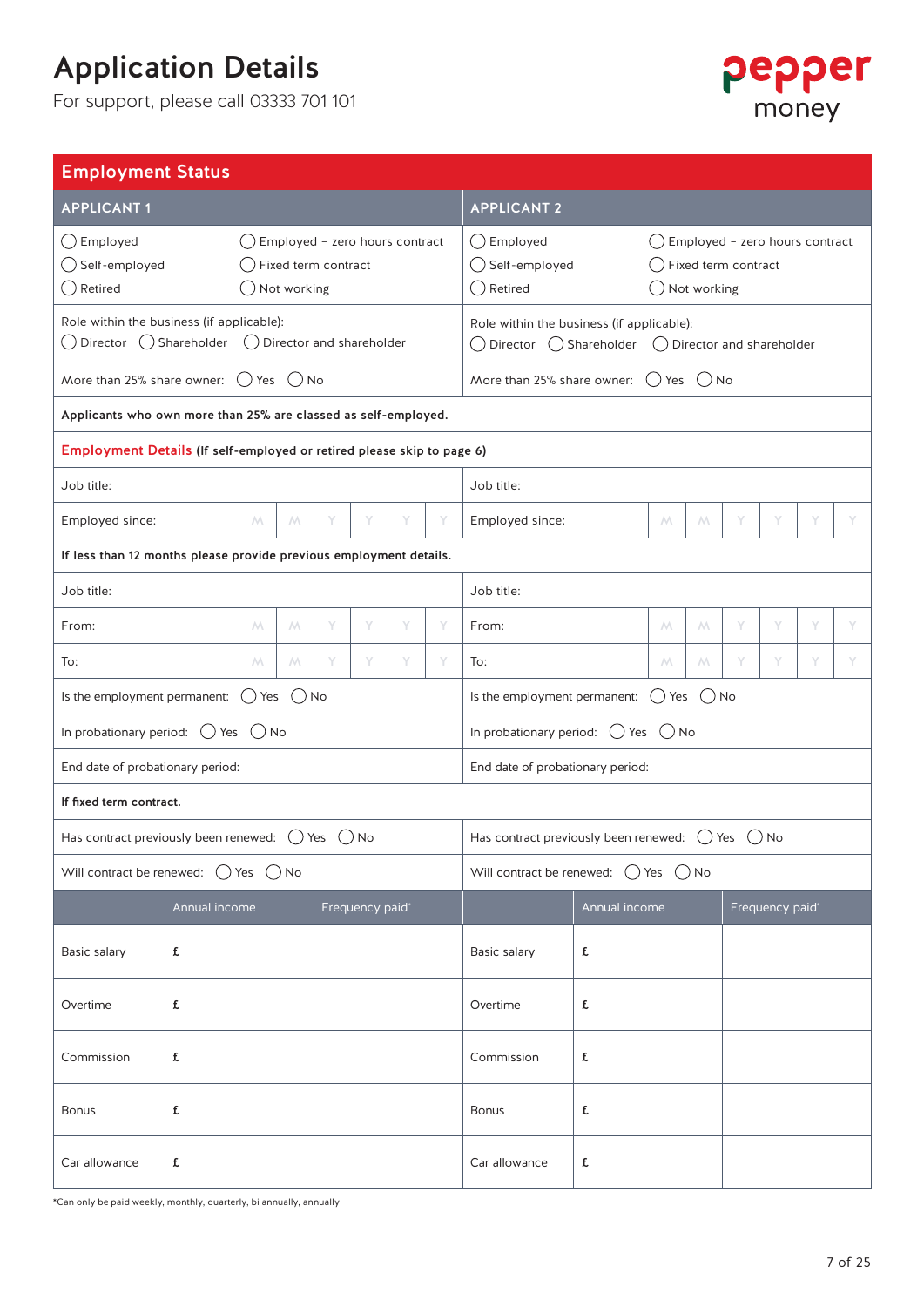For support, please call 03333 701 101



### Self-Employment Details

| <b>APPLICANT1</b>                                                                                                                                                                                                                      | <b>APPLICANT 2</b> |   |   |   |   |   |                                                                                             |                |   |   |   |   |  |
|----------------------------------------------------------------------------------------------------------------------------------------------------------------------------------------------------------------------------------------|--------------------|---|---|---|---|---|---------------------------------------------------------------------------------------------|----------------|---|---|---|---|--|
| Occupation:                                                                                                                                                                                                                            | Occupation:        |   |   |   |   |   |                                                                                             |                |   |   |   |   |  |
| Ownership type:<br>Limited company $\bigcirc$ Partnership $\bigcirc$ Sole trader<br>$( \ )$                                                                                                                                            |                    |   |   |   |   |   | Ownership type:<br>$\bigcirc$ Limited company $\bigcirc$ Partnership $\bigcirc$ Sole trader |                |   |   |   |   |  |
| Date commenced trading:                                                                                                                                                                                                                | M                  | M | Y | Y | Y | Y | Date commenced trading:                                                                     | $\wedge\wedge$ | M | Y | Y | Y |  |
| Percentage of business owned:                                                                                                                                                                                                          |                    |   |   |   |   |   | Percentage of business owned:                                                               |                |   |   |   |   |  |
| Please provide the applicants share of income from the company, with the most recent year first:<br>(Sole trader or partnership, enter the applicants share of net profits. Limited company, enter the applicants dividend and salary) |                    |   |   |   |   |   |                                                                                             |                |   |   |   |   |  |
| Earned income: f.                                                                                                                                                                                                                      |                    |   |   |   |   |   | Earned income: f.                                                                           |                |   |   |   |   |  |
| Year ending:                                                                                                                                                                                                                           | M                  | M | Υ | Y | Y | Y | Year ending:                                                                                | $M_{\odot}$    | M | Y | Υ |   |  |
| Earned income: f                                                                                                                                                                                                                       |                    |   |   |   |   |   | Earned income: f                                                                            |                |   |   |   |   |  |
| Year ending:                                                                                                                                                                                                                           | M                  | M | Υ | Y | Y | Y | Year ending:                                                                                | M              | M | Y | Y | Y |  |
| Earned income: f.                                                                                                                                                                                                                      |                    |   |   |   |   |   | Earned income: f.                                                                           |                |   |   |   |   |  |
| Year ending:                                                                                                                                                                                                                           | $M_{\odot}$        | M | Υ | Y | Y | Y | Year ending:                                                                                | $M_{\odot}$    | M | Y | Y | Y |  |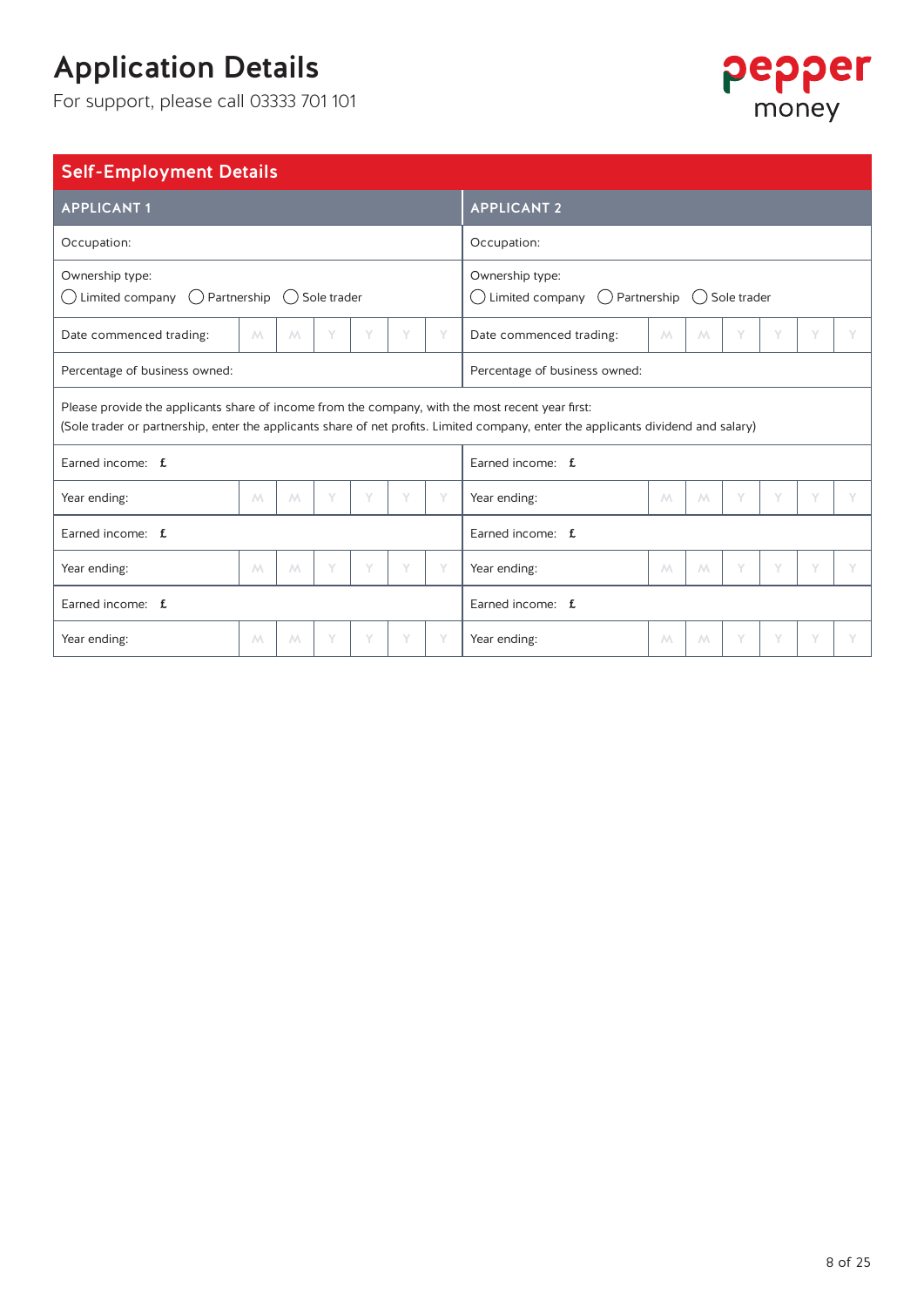For support, please call 03333 701 101



Only complete this section if the applicant has held secondary employment for at least 6 months immediately preceding the application date.

| Secondary Income - Employment Status                        |                                                                    |                                                                  |                                                                    |                                                           |                                           |  |  |  |  |  |
|-------------------------------------------------------------|--------------------------------------------------------------------|------------------------------------------------------------------|--------------------------------------------------------------------|-----------------------------------------------------------|-------------------------------------------|--|--|--|--|--|
| <b>APPLICANT1</b>                                           |                                                                    |                                                                  | <b>APPLICANT 2</b>                                                 |                                                           |                                           |  |  |  |  |  |
|                                                             | Secondary employment: $\bigcirc$ Yes $\bigcirc$ No                 |                                                                  | Secondary employment: $\bigcirc$ Yes $\bigcirc$ No                 |                                                           |                                           |  |  |  |  |  |
| $\bigcirc$ Employed<br>$\bigcirc$ Self-employed             |                                                                    | $\bigcirc$ Employed - zero hours contract<br>Fixed term contract | $\bigcirc$ Employed<br>◯ Self-employed                             | $\bigcirc$ Fixed term contract                            | $\bigcirc$ Employed - zero hours contract |  |  |  |  |  |
|                                                             | More than 25% share owner: $\bigcirc$ Yes $\bigcirc$ No            |                                                                  |                                                                    | More than 25% share owner: $( )$ Yes $( )$ No             |                                           |  |  |  |  |  |
|                                                             | Applicants who own more than 25% are classed as self-employed.     |                                                                  |                                                                    |                                                           |                                           |  |  |  |  |  |
| Employment Details (If self-employed please skip to page 8) |                                                                    |                                                                  |                                                                    |                                                           |                                           |  |  |  |  |  |
| Job title:                                                  |                                                                    |                                                                  | Job title:                                                         |                                                           |                                           |  |  |  |  |  |
| Employed since:                                             | $M_{\odot}$<br>$M_{\odot}$                                         | Y<br>Y<br>Y<br>Y                                                 | Employed since:                                                    | $M_{\odot}$<br>M.                                         | Y<br>Y<br>Y<br>Y                          |  |  |  |  |  |
|                                                             | Is the employment permanent: $\bigcirc$ Yes $\bigcirc$ No          |                                                                  |                                                                    | Is the employment permanent: $\bigcirc$ Yes $\bigcirc$ No |                                           |  |  |  |  |  |
|                                                             | In probationary period: $\bigcirc$ Yes $\bigcirc$ No               |                                                                  |                                                                    | In probationary period: $\bigcirc$ Yes $\bigcirc$ No      |                                           |  |  |  |  |  |
| End date of probationary period:                            |                                                                    |                                                                  | End date of probationary period:                                   |                                                           |                                           |  |  |  |  |  |
| If fixed term contract.                                     |                                                                    |                                                                  |                                                                    |                                                           |                                           |  |  |  |  |  |
|                                                             | Has contract previously been renewed: $\bigcirc$ Yes $\bigcirc$ No |                                                                  | Has contract previously been renewed: $\bigcirc$ Yes $\bigcirc$ No |                                                           |                                           |  |  |  |  |  |
|                                                             | Will contract be renewed: $\bigcirc$ Yes $\bigcirc$ No             |                                                                  | Will contract be renewed: $\bigcirc$ Yes $\bigcirc$ No             |                                                           |                                           |  |  |  |  |  |
|                                                             | Annual income                                                      | Frequency paid*                                                  |                                                                    | Annual income                                             | Frequency paid*                           |  |  |  |  |  |
| Basic salary                                                | £                                                                  |                                                                  | Basic salary                                                       | £                                                         |                                           |  |  |  |  |  |
| Overtime                                                    | £                                                                  |                                                                  | Overtime                                                           | £                                                         |                                           |  |  |  |  |  |
| Commission                                                  | £                                                                  |                                                                  | Commission                                                         | £                                                         |                                           |  |  |  |  |  |
| <b>Bonus</b>                                                | £                                                                  |                                                                  | £<br><b>Bonus</b>                                                  |                                                           |                                           |  |  |  |  |  |
| Car allowance                                               | £                                                                  |                                                                  | Car allowance                                                      | £                                                         |                                           |  |  |  |  |  |

\*Can only be paid weekly, monthly, quarterly, bi annually, annually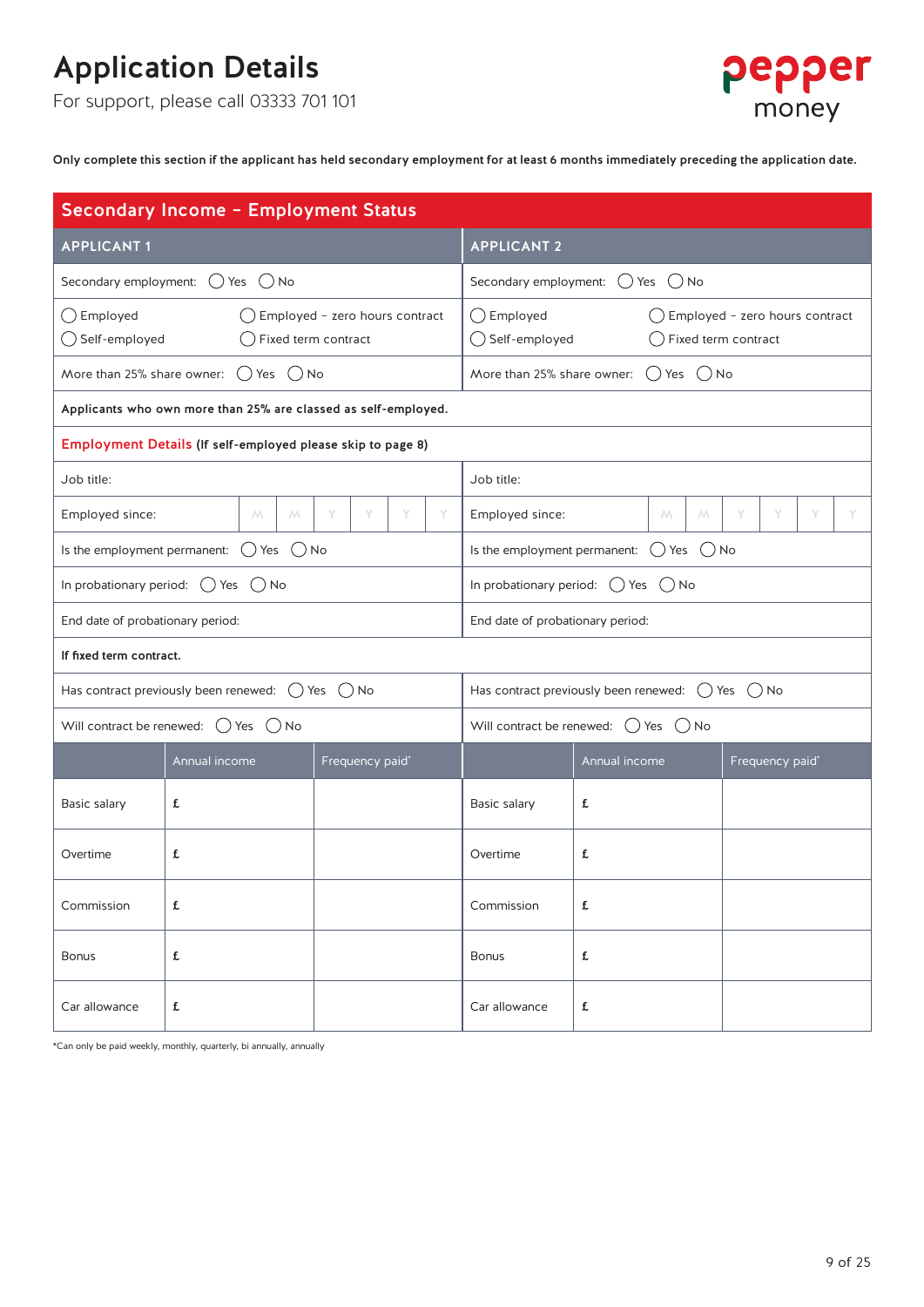For support, please call 03333 701 101



| Secondary Income - Self-Employment Details                                                                                                                                                                                             |             |   |   |   |   |   |                                                                         |                             |   |   |   |   |   |
|----------------------------------------------------------------------------------------------------------------------------------------------------------------------------------------------------------------------------------------|-------------|---|---|---|---|---|-------------------------------------------------------------------------|-----------------------------|---|---|---|---|---|
| <b>APPLICANT1</b>                                                                                                                                                                                                                      |             |   |   |   |   |   | <b>APPLICANT 2</b>                                                      |                             |   |   |   |   |   |
| Occupation:                                                                                                                                                                                                                            | Occupation: |   |   |   |   |   |                                                                         |                             |   |   |   |   |   |
| Ownership type:<br>Limited company $( )$ Partnership $( )$ Sole trader<br>$(\quad)$                                                                                                                                                    |             |   |   |   |   |   | Ownership type:<br>Limited company () Partnership () Sole trader<br>( ) |                             |   |   |   |   |   |
| Date commenced trading:                                                                                                                                                                                                                | M           | M |   |   |   |   | Date commenced trading:                                                 | $\mathcal{M}_{\mathcal{A}}$ | M |   | Υ |   |   |
| Percentage of business owned:                                                                                                                                                                                                          |             |   |   |   |   |   | Percentage of business owned:                                           |                             |   |   |   |   |   |
| Please provide the applicants share of income from the company, with the most recent year first:<br>(Sole trader or partnership, enter the applicants share of net profits. Limited company, enter the applicants dividend and salary) |             |   |   |   |   |   |                                                                         |                             |   |   |   |   |   |
| Earned income: f.                                                                                                                                                                                                                      |             |   |   |   |   |   | Earned income: f.                                                       |                             |   |   |   |   |   |
| Year ending:                                                                                                                                                                                                                           | M           | M | Υ |   | Υ |   | Year ending:                                                            | $M_{\odot}$                 | M | Y | Y | Y |   |
| Earned income: f.                                                                                                                                                                                                                      |             |   |   |   |   |   | Earned income: f.                                                       |                             |   |   |   |   |   |
| Year ending:                                                                                                                                                                                                                           | $M_{\odot}$ | M | Υ | Υ | Y | Y | Year ending:                                                            | $M_{\odot}$                 | M | Y | Y | Y | Y |
| Earned income: f                                                                                                                                                                                                                       |             |   |   |   |   |   | Earned income: f                                                        |                             |   |   |   |   |   |
| Year ending:                                                                                                                                                                                                                           | $M_{\odot}$ | M | Y | Y | Y |   | Year ending:                                                            | M                           | M | Y | Y |   | Y |

| <b>Other Sources of Income</b>                        |                                                       |  |  |  |  |  |  |  |  |  |  |
|-------------------------------------------------------|-------------------------------------------------------|--|--|--|--|--|--|--|--|--|--|
| <b>APPLICANT 1</b>                                    | <b>APPLICANT 2</b>                                    |  |  |  |  |  |  |  |  |  |  |
| Other sources of income: $\bigcirc$ Yes $\bigcirc$ No | Other sources of income: $\bigcirc$ Yes $\bigcirc$ No |  |  |  |  |  |  |  |  |  |  |
| Gross annual income:                                  |                                                       |  |  |  |  |  |  |  |  |  |  |
| £                                                     | £                                                     |  |  |  |  |  |  |  |  |  |  |
| Maintenance*:                                         | Maintenance*:                                         |  |  |  |  |  |  |  |  |  |  |
| Child benefit*:<br>£                                  | Child benefit <sup>*</sup> :<br>£                     |  |  |  |  |  |  |  |  |  |  |
| Child tax credit*:                                    | Child tax credit*:                                    |  |  |  |  |  |  |  |  |  |  |
| £                                                     | £                                                     |  |  |  |  |  |  |  |  |  |  |
| Working tax credit*:                                  | Working tax credit*:                                  |  |  |  |  |  |  |  |  |  |  |
| £                                                     | £                                                     |  |  |  |  |  |  |  |  |  |  |
| Universal credit:                                     | Universal credit:                                     |  |  |  |  |  |  |  |  |  |  |
| £                                                     | £                                                     |  |  |  |  |  |  |  |  |  |  |
| Pension**:                                            | £                                                     |  |  |  |  |  |  |  |  |  |  |
| £                                                     | Pension**:                                            |  |  |  |  |  |  |  |  |  |  |
| Other:                                                | £                                                     |  |  |  |  |  |  |  |  |  |  |
| £                                                     | Other:                                                |  |  |  |  |  |  |  |  |  |  |
| (please specify)                                      | (please specify)                                      |  |  |  |  |  |  |  |  |  |  |

\* Source of income must have 5 years left to run at application stage

\*\* If retired please detail pension income here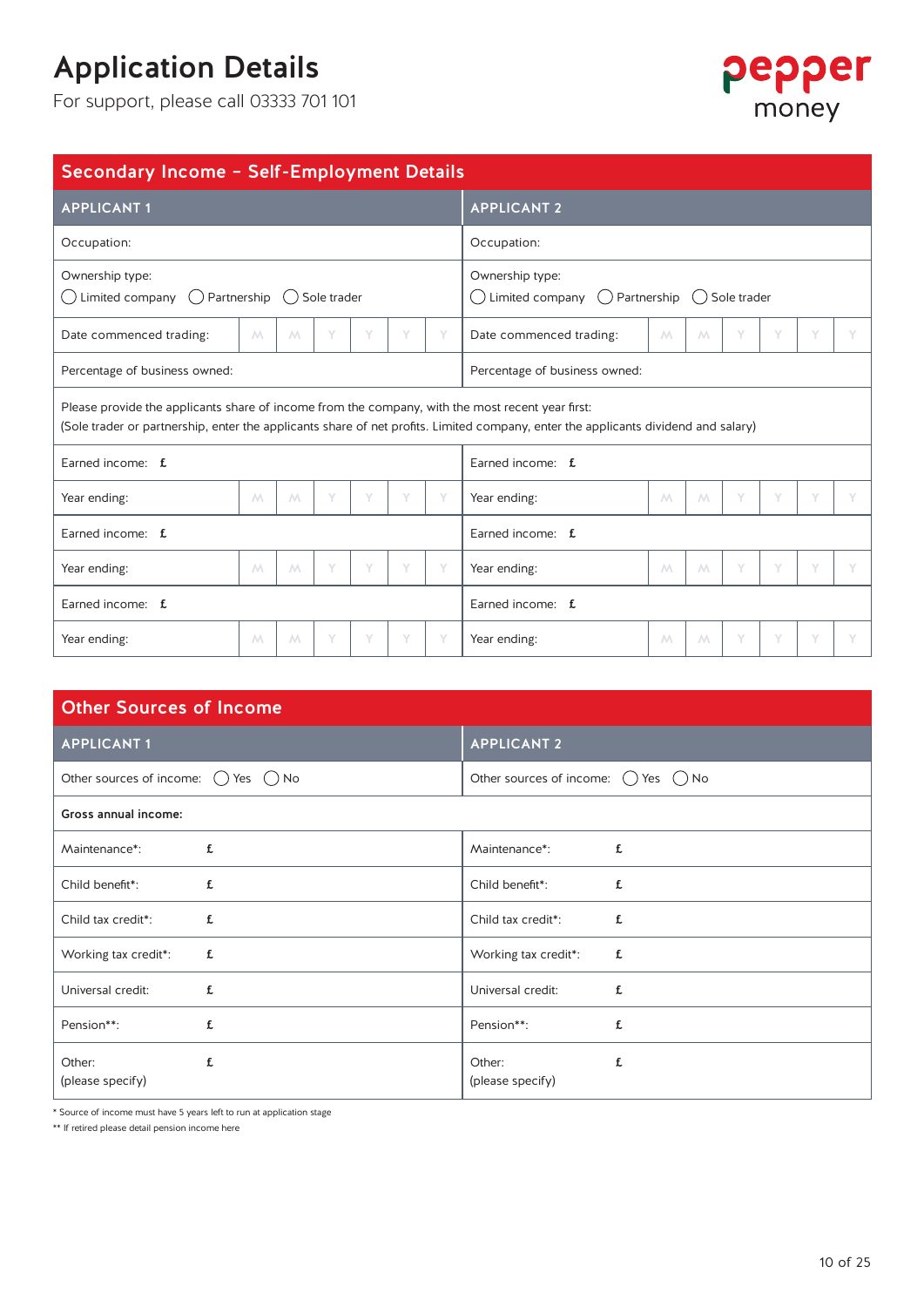

| Mortgage/Rent                                                                               |                                                                          |  |  |  |  |  |  |
|---------------------------------------------------------------------------------------------|--------------------------------------------------------------------------|--|--|--|--|--|--|
| <b>APPLICANT1</b>                                                                           | <b>APPLICANT 2</b>                                                       |  |  |  |  |  |  |
| If applicant's residential status is Owner with Mortgage please answer the below questions. |                                                                          |  |  |  |  |  |  |
| Will the existing residential mortgage<br>()No<br>Yes<br>be redeemed?                       | Will the existing residential mortgage<br>be redeemed?                   |  |  |  |  |  |  |
| Estimated value of current residential property:<br>£                                       | Estimated value of current residential property:<br>£                    |  |  |  |  |  |  |
| Current monthly residential mortgage repayment: £                                           | Current monthly residential mortgage repayment: £                        |  |  |  |  |  |  |
| Current residential mortgage balance outstanding: £                                         | Current residential mortgage balance outstanding: £                      |  |  |  |  |  |  |
| Start date of current mortgage:<br>M<br>Y<br>M<br>Υ                                         | Y<br>Start date of current mortgage:<br>M.<br>M<br>Y                     |  |  |  |  |  |  |
| If the applicant's residential status is Owner without mortgage, please answer the below.   |                                                                          |  |  |  |  |  |  |
| $()$ No<br>Is the Property being sold?<br>Yes                                               | Is the Property being sold?<br><b>No</b><br>Yes                          |  |  |  |  |  |  |
| If no, please state the reason for not selling:                                             | If no, please state the reason for not selling:                          |  |  |  |  |  |  |
| () Let to Buy () will become a BTL mortgage / Not moving                                    | $\bigcirc$ Let to Buy $\bigcirc$ will become a BTL mortgage / Not moving |  |  |  |  |  |  |
| BTL application / Second home purchase                                                      | ◯ BTL application / Second home purchase                                 |  |  |  |  |  |  |
| Estimated value of current residential property:<br>£                                       | Estimated value of current residential property:<br>£                    |  |  |  |  |  |  |
| If applicant's residential status is Owner with Mortgage please answer the below question.  |                                                                          |  |  |  |  |  |  |
| Current rental payment:<br>£                                                                | £<br>Current rental payment:                                             |  |  |  |  |  |  |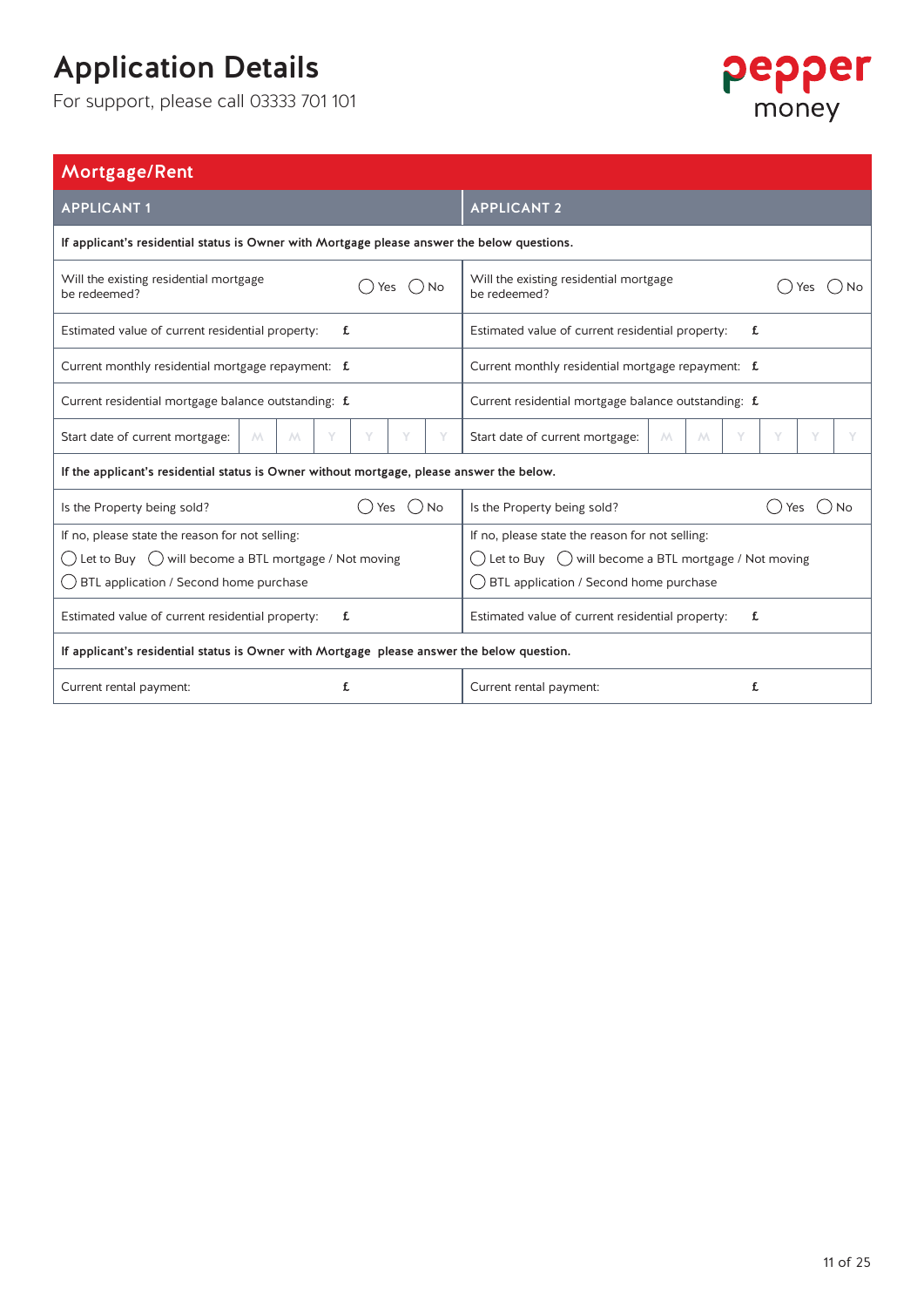

| Mortgage/Secured Loan History                                                                  |                                                                                                     |  |  |  |  |  |  |  |
|------------------------------------------------------------------------------------------------|-----------------------------------------------------------------------------------------------------|--|--|--|--|--|--|--|
| <b>APPLICANT1</b>                                                                              | <b>APPLICANT 2</b>                                                                                  |  |  |  |  |  |  |  |
| Does the applicant have any other<br>Yes () No<br>mortgages or secured loans (non Buy to Let): | Does the applicant have any other<br>$()$ No<br>Yes<br>mortgages or secured loans (non Buy to Let): |  |  |  |  |  |  |  |
| Lender:                                                                                        | Lender:                                                                                             |  |  |  |  |  |  |  |
| £                                                                                              | £                                                                                                   |  |  |  |  |  |  |  |
| Outstanding balance:                                                                           | Outstanding balance:                                                                                |  |  |  |  |  |  |  |
| £                                                                                              | £                                                                                                   |  |  |  |  |  |  |  |
| Monthly payment:                                                                               | Monthly payment:                                                                                    |  |  |  |  |  |  |  |
| End date:<br>D<br>$\mathbb D$<br>$\mathcal{M}% _{0}$<br>Υ<br>Υ<br>Υ<br>Υ<br>М                  | End date:<br>$\mathbb D$<br>D<br>$\land\land$<br>Υ<br>Y<br>Υ<br>М                                   |  |  |  |  |  |  |  |
| $()$ No                                                                                        | Repayment on completion:                                                                            |  |  |  |  |  |  |  |
| ◯ Yes                                                                                          | Yes                                                                                                 |  |  |  |  |  |  |  |
| Repayment on completion:                                                                       | No                                                                                                  |  |  |  |  |  |  |  |
| Lender:                                                                                        | Lender:                                                                                             |  |  |  |  |  |  |  |
| Outstanding balance:                                                                           | Outstanding balance:                                                                                |  |  |  |  |  |  |  |
| £                                                                                              | £                                                                                                   |  |  |  |  |  |  |  |
| £                                                                                              | £                                                                                                   |  |  |  |  |  |  |  |
| Monthly payment:                                                                               | Monthly payment:                                                                                    |  |  |  |  |  |  |  |
| End date:                                                                                      | Y                                                                                                   |  |  |  |  |  |  |  |
| D                                                                                              | End date:                                                                                           |  |  |  |  |  |  |  |
| D                                                                                              | D.                                                                                                  |  |  |  |  |  |  |  |
| Y                                                                                              | Y                                                                                                   |  |  |  |  |  |  |  |
| Y                                                                                              | Υ                                                                                                   |  |  |  |  |  |  |  |
| Y                                                                                              | Y                                                                                                   |  |  |  |  |  |  |  |
| Y                                                                                              | D                                                                                                   |  |  |  |  |  |  |  |
| $M_{\odot}$                                                                                    | M                                                                                                   |  |  |  |  |  |  |  |
| $M_{\odot}$                                                                                    | M                                                                                                   |  |  |  |  |  |  |  |
| $()$ No                                                                                        | Yes                                                                                                 |  |  |  |  |  |  |  |
| () Yes                                                                                         | $()$ No                                                                                             |  |  |  |  |  |  |  |
| Repayment on completion:                                                                       | Repayment on completion:                                                                            |  |  |  |  |  |  |  |
| Lender:                                                                                        | Lender:                                                                                             |  |  |  |  |  |  |  |
| £                                                                                              | Outstanding balance:                                                                                |  |  |  |  |  |  |  |
| Outstanding balance:                                                                           | £                                                                                                   |  |  |  |  |  |  |  |
| Monthly payment:                                                                               | £                                                                                                   |  |  |  |  |  |  |  |
| £                                                                                              | Monthly payment:                                                                                    |  |  |  |  |  |  |  |
| End date:<br>D<br>$\mathbb D$<br>$\mathcal{M}% _{0}$<br>Υ<br>Υ<br>Υ<br>Υ<br>М                  | End date:<br>$\mathbb D$<br>D<br>$\mathcal{M}% _{0}$<br>Υ<br>Y<br>Υ<br>М                            |  |  |  |  |  |  |  |
| $()$ No<br>Yes<br>Repayment on completion:                                                     | $($ )<br>No<br>Repayment on completion:<br>Yes                                                      |  |  |  |  |  |  |  |

| <b>Overdraft</b>                                       |               |                              |                                                        |               |                                      |
|--------------------------------------------------------|---------------|------------------------------|--------------------------------------------------------|---------------|--------------------------------------|
| <b>APPLICANT1</b>                                      |               |                              | <b>APPLICANT 2</b>                                     |               |                                      |
| Does the applicant have any<br>overdraft arrangements: |               | Yes $\bigcirc$ No<br>( )     | Does the applicant have any<br>overdraft arrangements: |               | Yes ( ) No                           |
| Balance: f                                             | To be repaid: | Yes $\bigcirc$ No<br>$($ )   | Balance: f                                             | To be repaid: | $()$ Yes $()$ No                     |
| Balance: f                                             | To be repaid: | $\bigcirc$ Yes $\bigcirc$ No | Balance: f                                             | To be repaid: | Yes ( ) No<br>$\left( \quad \right)$ |
| Balance: f                                             | To be repaid: | Yes () No                    | Balance: f                                             | To be repaid: | Yes ( ) No                           |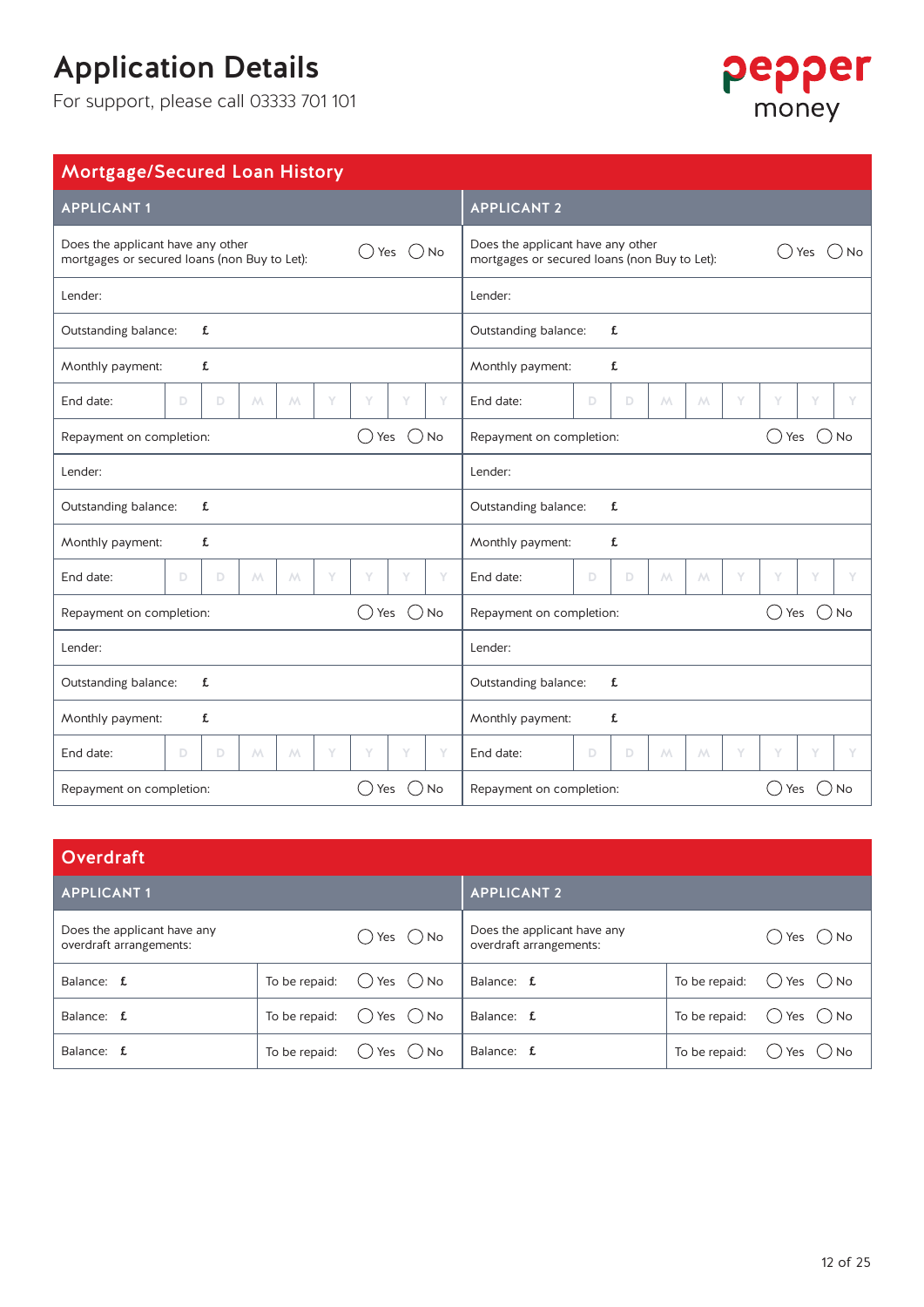For support, please call 03333 701 101

## pepper money

### Store/Credit Cards

| <b>APPLICANT1</b>                                  |                     | <b>APPLICANT 2</b>                                 |             |
|----------------------------------------------------|---------------------|----------------------------------------------------|-------------|
| Does the applicant have any credit or store cards: | Yes $($ $)$ No<br>( | Does the applicant have any credit or store cards: | ()No<br>Yes |
| Card provider:                                     |                     | Card provider:                                     |             |
| Balance: f                                         |                     | Balance: f                                         |             |
| To be repaid:                                      | Yes $($ ) No        | To be repaid:                                      | Yes<br>) No |
| Card provider:                                     |                     | Card provider:                                     |             |
| Balance: f                                         |                     | Balance: f                                         |             |
| To be repaid:                                      | $()$ No<br>Yes      | To be repaid:                                      | D No<br>Yes |
| Card provider:                                     |                     | Card provider:                                     |             |
| Balance: f                                         |                     | Balance: f                                         |             |
| To be repaid:                                      | DNO<br>Yes          | To be repaid:                                      | No<br>Yes   |

| <b>Loan/Hire Purchase</b>                                                           |                                                                                       |  |  |  |  |  |  |  |  |
|-------------------------------------------------------------------------------------|---------------------------------------------------------------------------------------|--|--|--|--|--|--|--|--|
| <b>APPLICANT 1</b>                                                                  | <b>APPLICANT 2</b>                                                                    |  |  |  |  |  |  |  |  |
| Does the applicant have any<br>$()$ No<br>Yes<br>unsecured loans or hire purchases: | Does the applicant have any<br><b>No</b><br>Yes<br>unsecured loans or hire purchases: |  |  |  |  |  |  |  |  |
| Lender:                                                                             | Lender:                                                                               |  |  |  |  |  |  |  |  |
| Outstanding balance: f.                                                             | Outstanding balance: f.                                                               |  |  |  |  |  |  |  |  |
| £<br>Monthly payment:                                                               | Monthly payment:<br>£                                                                 |  |  |  |  |  |  |  |  |
| End date:<br>M<br>Y<br>Y<br>Y<br>Y<br>D<br>$\Box$<br>M                              | Y<br>End date:<br>D<br>D<br>Y<br>Y<br>V<br>M<br>M                                     |  |  |  |  |  |  |  |  |
| $()$ No<br>Yes<br>To be repaid:                                                     | To be repaid:<br>()No<br>Yes<br>( )                                                   |  |  |  |  |  |  |  |  |
| Lender:                                                                             | Lender:                                                                               |  |  |  |  |  |  |  |  |
| Outstanding balance: f.                                                             | Outstanding balance: f.                                                               |  |  |  |  |  |  |  |  |
| £<br>Monthly payment:                                                               | Monthly payment:<br>£                                                                 |  |  |  |  |  |  |  |  |
| Y<br>Y<br>Y<br>M<br>Y<br>End date:<br>D<br>D<br>$\land\land$                        | Y<br>Y<br>Y<br>End date:<br>D<br>D<br>Y<br>M<br>M                                     |  |  |  |  |  |  |  |  |
| DNO<br>To be repaid:<br>Yes                                                         | To be repaid:<br><b>No</b><br>Yes                                                     |  |  |  |  |  |  |  |  |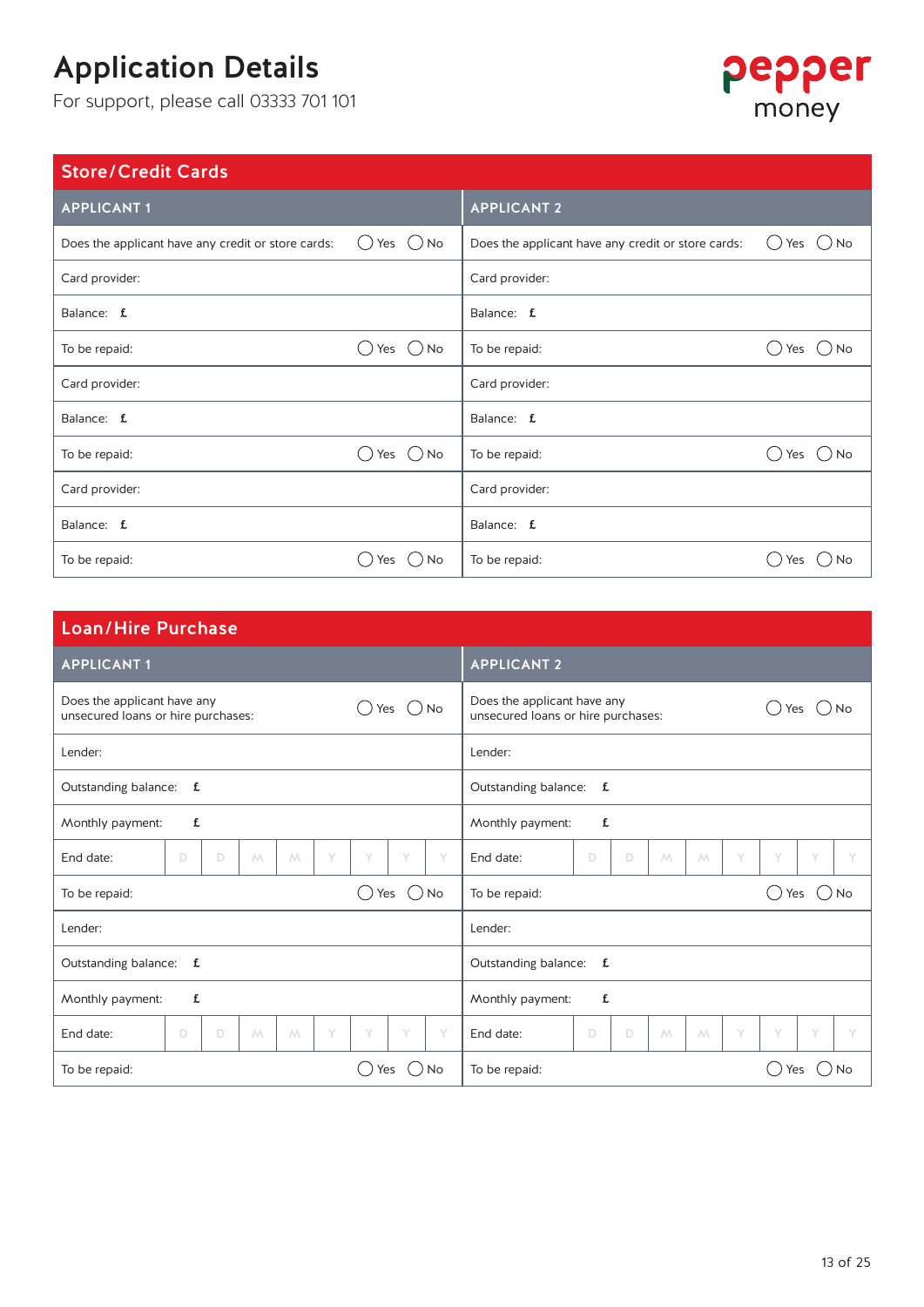

| <b>Other Commitment (Non-Lifestyle)</b>                                     |   |   |             |                |   |   |                                                 |                              |                                                                                    |   |   |                |             |   |   |   |   |
|-----------------------------------------------------------------------------|---|---|-------------|----------------|---|---|-------------------------------------------------|------------------------------|------------------------------------------------------------------------------------|---|---|----------------|-------------|---|---|---|---|
| <b>APPLICANT1</b>                                                           |   |   |             |                |   |   |                                                 |                              | <b>APPLICANT 2</b>                                                                 |   |   |                |             |   |   |   |   |
| Yes $\bigcap$ No<br>Does the applicant have any other commitments:<br>$($ ) |   |   |             |                |   |   |                                                 |                              | Does the applicant have any other commitments:<br>Yes<br>( )<br><b>No</b><br>$($ ) |   |   |                |             |   |   |   |   |
| Commitment type: School fees                                                |   |   |             |                |   |   |                                                 | Commitment type: School fees |                                                                                    |   |   |                |             |   |   |   |   |
| Monthly payment: f.                                                         |   |   |             |                |   |   |                                                 | Monthly payment: f           |                                                                                    |   |   |                |             |   |   |   |   |
| End date:                                                                   | D | D | М           | М              | Υ | Υ | Υ                                               | Y                            | End date:                                                                          | D | D | $\wedge\wedge$ | М           | Y | Y | Υ |   |
| Commitment type: Maintenance                                                |   |   |             |                |   |   |                                                 | Commitment type: Maintenance |                                                                                    |   |   |                |             |   |   |   |   |
| Monthly payment: f.                                                         |   |   |             |                |   |   |                                                 |                              | Monthly payment: f.                                                                |   |   |                |             |   |   |   |   |
| End date:                                                                   | D | D | М           | $M_{\odot}$    | Υ | Υ | Υ                                               | Υ                            | End date:                                                                          | D | D | M              | М           | Y | Y | Υ |   |
| Commitment type: Student Loan                                               |   |   |             |                |   |   |                                                 |                              | Commitment type: Student Loan                                                      |   |   |                |             |   |   |   |   |
| Monthly payment: f.                                                         |   |   |             |                |   |   |                                                 |                              | Monthly payment: f                                                                 |   |   |                |             |   |   |   |   |
| End date:                                                                   | D | D | $M_{\odot}$ | М              | Y | Υ | Υ                                               | Y                            | End date:                                                                          | D | D | М              | $M_{\odot}$ | Y | Υ | Υ | Υ |
| Commitment type: Other<br>(please give details)                             |   |   |             |                |   |   |                                                 |                              | Commitment type: Other<br>(please give details)                                    |   |   |                |             |   |   |   |   |
| Monthly payment: f                                                          |   |   |             |                |   |   |                                                 |                              | Monthly payment: f                                                                 |   |   |                |             |   |   |   |   |
| End date:                                                                   | D | D | M           | $\wedge\wedge$ | Y | Y | Υ                                               | Y                            | End date:                                                                          | D | D | M              | M           | Y | Y | Υ |   |
| Commitment type: Other<br>(please give details)                             |   |   |             |                |   |   | Commitment type: Other<br>(please give details) |                              |                                                                                    |   |   |                |             |   |   |   |   |
| Monthly payment: f                                                          |   |   |             |                |   |   | Monthly payment: f.                             |                              |                                                                                    |   |   |                |             |   |   |   |   |
| End date:                                                                   | D | D | $M_{\odot}$ | $\wedge\wedge$ | Y | Υ | Υ                                               | Υ                            | End date:                                                                          | D | D | М              | $M_{\odot}$ | Y | Y | Υ |   |

| <b>Buy to Let Portfolio</b>                                                        |   |  |                                             |  |                                                                 |   |  |  |  |  |  |  |
|------------------------------------------------------------------------------------|---|--|---------------------------------------------|--|-----------------------------------------------------------------|---|--|--|--|--|--|--|
| <b>APPLICANT1</b>                                                                  |   |  | <b>APPLICANT 2</b>                          |  |                                                                 |   |  |  |  |  |  |  |
| Does the applicant own any<br>$( )$ No<br>Yes<br>investment/buy to let properties: |   |  |                                             |  | Does the applicant own any<br>investment/buy to let properties: |   |  |  |  |  |  |  |
| 蒜<br>蒜<br>井<br>非<br>Total number of properties:                                    |   |  |                                             |  | 蒜<br>╪<br>井<br>Total number of properties:                      |   |  |  |  |  |  |  |
| If 4 or more properties, please complete page 15.                                  |   |  |                                             |  |                                                                 |   |  |  |  |  |  |  |
| Estimated value of portfolio:                                                      | £ |  |                                             |  | Estimated value of portfolio:                                   |   |  |  |  |  |  |  |
| Total outstanding balance of mortgages:                                            | £ |  |                                             |  | Total outstanding balance of mortgages:                         | £ |  |  |  |  |  |  |
| Total monthly portfolio rental income:                                             | £ |  | £<br>Total monthly portfolio rental income: |  |                                                                 |   |  |  |  |  |  |  |
| Total monthly portfolio mortgage payments: $f(x)$                                  |   |  |                                             |  | Total monthly portfolio mortgage payments: <b>f</b>             |   |  |  |  |  |  |  |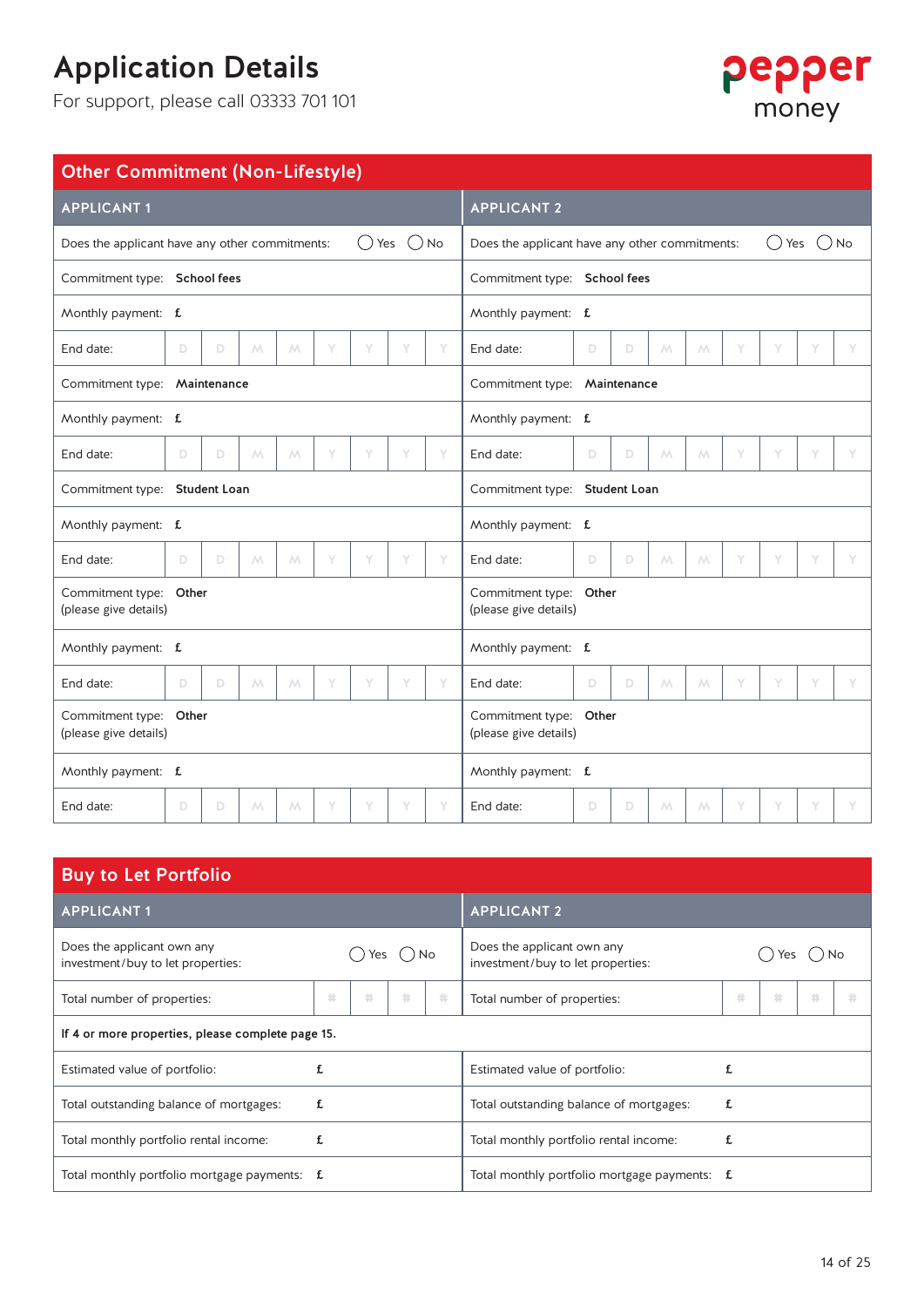For support, please call 03333 701 101



If this is a Buy to Let application, please complete the details below for every property within the applicants portfolio. We accept applicant(s) with a combined total of up to 9 properties, including the application property(s).

| <b>Portfolio Summary</b>                                          |                                                                    |
|-------------------------------------------------------------------|--------------------------------------------------------------------|
| Property address:                                                 | Property address:                                                  |
|                                                                   |                                                                    |
| Date purchased:<br>D<br>D<br>M<br>Y<br>Y<br>Y<br>Y<br>M           | Date purchased:<br>Y<br>D<br>D<br>$M_{\odot}$<br>M<br>Y<br>Y       |
| Current value:<br>£                                               | Current value:<br>£                                                |
| Outstanding borrowing:<br>£                                       | Outstanding borrowing:<br>£                                        |
| Lender:                                                           | Lender:                                                            |
| £<br>Annual cost of borrowing:                                    | £<br>Annual cost of borrowing:                                     |
| £<br>Current monthly rental income:                               | Current monthly rental income:<br>£                                |
| £<br>Last 12 months rent received:                                | Last 12 months rent received:<br>£                                 |
| Void periods (months) in last 12 months:                          | Void periods (months) in last 12 months:                           |
| Business plan for this property:                                  | Business plan for this property:                                   |
|                                                                   |                                                                    |
| Terms of lease or tenancy (include length and commencement date): | Terms of lease or tenancy (include length and commencement date):  |
|                                                                   |                                                                    |
| Property address:                                                 | Property address:                                                  |
|                                                                   |                                                                    |
| Date purchased:<br>Y<br>Y<br>Y<br>D<br>D<br>M<br>M<br>Y           | Y<br>Date purchased:<br>Y<br>D.<br>D<br>$M_{\odot}$<br>M<br>Y<br>Y |
| £<br>Current value:                                               | Current value:<br>£                                                |
| Outstanding borrowing:<br>£                                       | Outstanding borrowing:<br>£                                        |
| Lender:                                                           | Lender:                                                            |
| Annual cost of borrowing:<br>£                                    | Annual cost of borrowing:<br>£                                     |
| Current monthly rental income:<br>£                               | Current monthly rental income:<br>£                                |
| Last 12 months rent received:<br>£                                | Last 12 months rent received:<br>£                                 |
| Void periods (months) in last 12 months:                          | Void periods (months) in last 12 months:                           |
| Business plan for this property:                                  | Business plan for this property:                                   |
|                                                                   |                                                                    |
| Terms of lease or tenancy (include length and commencement date): | Terms of lease or tenancy (include length and commencement date):  |
|                                                                   |                                                                    |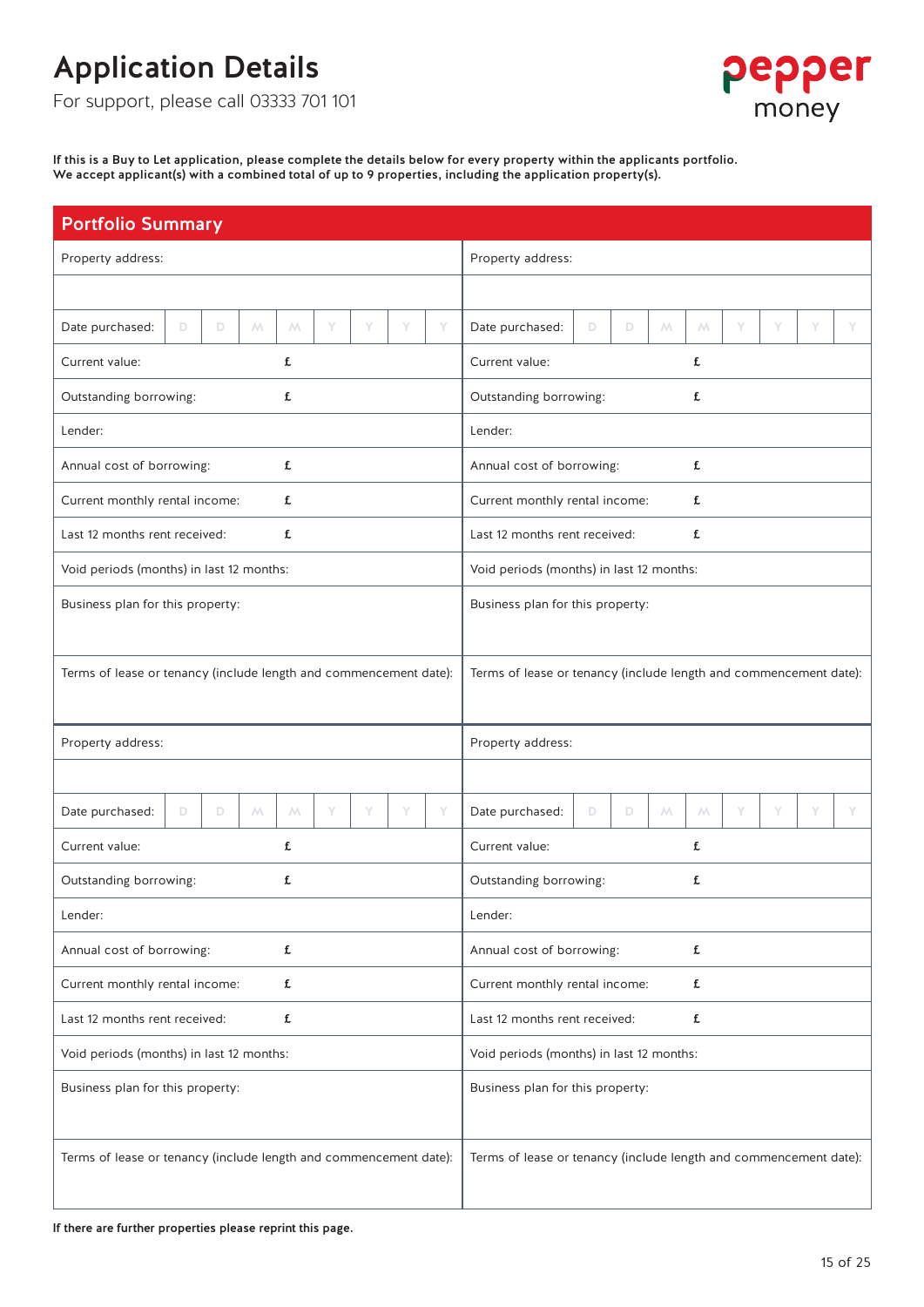For support, please call 03333 701 101



| <b>Dependents</b>                                                                                                                       |                  |                  |                                                          |  |
|-----------------------------------------------------------------------------------------------------------------------------------------|------------------|------------------|----------------------------------------------------------|--|
| Number of non-applicant dependents:<br>Total number of non-applicant adult dependents living in the subject property over the age of 18 |                  |                  | $\bigcap_{1}$ $\bigcap_{2}$ $\bigcap_{3}$ $\bigcap_{4+}$ |  |
| Number of children dependants under the age of 18 living in the subject property                                                        |                  |                  | $\bigcirc$ 1 $\bigcirc$ 2 $\bigcirc$ 3 $\bigcirc$ 4+     |  |
| Dependent 1 Age:                                                                                                                        | Dependent 3 Age: | Dependent 4 Age: |                                                          |  |

### Changes to Your Income and Expenditure

Are the applicants aware of any changes to their income or expenditure Are the applicants aware of any changes to their income or expenditure  $\bigcirc$  Yes  $\bigcirc$  No that is likely to affect the ability to meet the mortgage payments:

Please provide details:

### Household Expenditure

| Basic essential expenditure                         | Monthly |
|-----------------------------------------------------|---------|
| Housekeeping (food and washing)                     | £       |
| Utilities (gas, electric, water and other heating)  | £       |
| Telephone                                           | £       |
| Council tax                                         | £       |
| Building insurance                                  | £       |
| Ground rent and service charges                     | £       |
| Essential travel (including work and school)        | £       |
| Basic quality of living                             | Monthly |
| Clothing                                            | £       |
| Personal goods (toiletries)                         | £       |
| Household goods (such as furniture and appliances)  | £       |
| Basic recreation (TV, non essential transport etc.) | £       |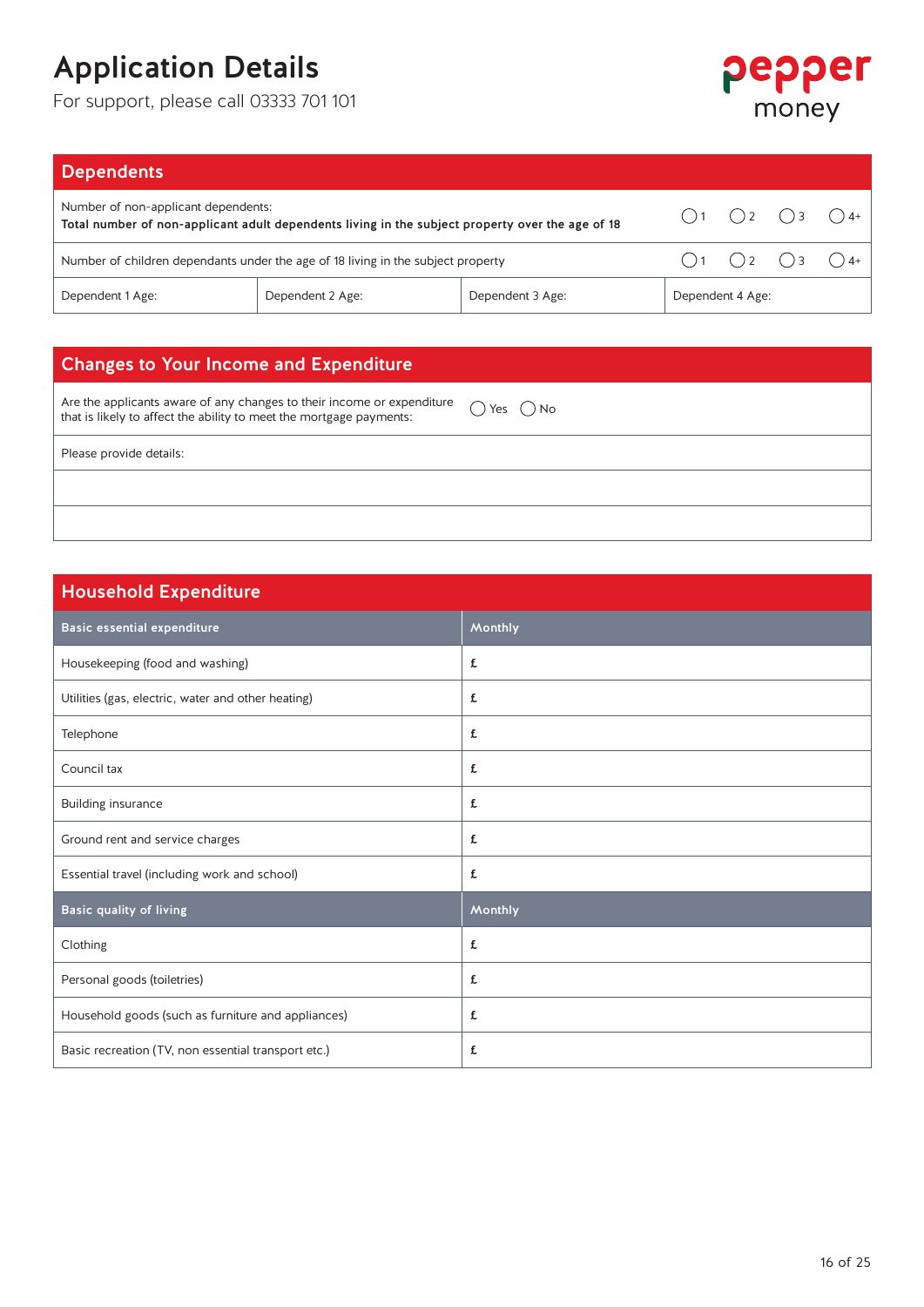

| <b>Property Details</b>                                                                                                                                                        |                                                                   |                     |                                                                                                                                  |                      |       |                                                |         |                    |               |   |  |  |
|--------------------------------------------------------------------------------------------------------------------------------------------------------------------------------|-------------------------------------------------------------------|---------------------|----------------------------------------------------------------------------------------------------------------------------------|----------------------|-------|------------------------------------------------|---------|--------------------|---------------|---|--|--|
| Do you know the property details: $\bigcirc$ Yes $\bigcirc$ No                                                                                                                 |                                                                   |                     |                                                                                                                                  |                      |       |                                                |         |                    |               |   |  |  |
| Jurisdiction of property: $\bigcirc$ England and Wales $\bigcirc$ Scotland                                                                                                     |                                                                   | () Northern Ireland |                                                                                                                                  |                      |       |                                                |         |                    |               |   |  |  |
| <b>Property Address</b>                                                                                                                                                        |                                                                   |                     |                                                                                                                                  |                      |       |                                                |         |                    |               |   |  |  |
| House number/name:                                                                                                                                                             |                                                                   |                     | Street name:                                                                                                                     |                      |       |                                                |         |                    |               |   |  |  |
| Town/City:                                                                                                                                                                     |                                                                   | Postcode:           |                                                                                                                                  |                      |       |                                                |         |                    |               |   |  |  |
| Property type:                                                                                                                                                                 |                                                                   |                     | Property style:                                                                                                                  |                      |       |                                                |         |                    |               |   |  |  |
| ( )House<br>( )Flat<br>Bungalow<br>Maisonette<br>$($ )                                                                                                                         |                                                                   |                     | ◯ Detached                                                                                                                       | Semi-detached        |       |                                                |         | Terrace            |               |   |  |  |
|                                                                                                                                                                                |                                                                   |                     | () End Terrace                                                                                                                   | ◯ Purpose Built Flat |       |                                                |         | ( ) Converted Flat |               |   |  |  |
| Is the property a new build: $\bigcirc$ Yes $\bigcirc$ No                                                                                                                      |                                                                   |                     |                                                                                                                                  |                      |       |                                                |         |                    |               |   |  |  |
| If yes - what is the certificate type: $\bigcirc$ NHBC $\bigcirc$ Zurich $\bigcirc$ Premier Guarantee                                                                          |                                                                   |                     | () Buildzone                                                                                                                     | $($ )                | Other |                                                |         |                    |               |   |  |  |
| Year of construction:<br>Υ<br>Υ                                                                                                                                                |                                                                   |                     | Has the property been converted in the last 10 years: $( )$ Yes $( )$ No                                                         |                      |       |                                                |         |                    |               |   |  |  |
| Standard construction: $()$ Yes $()$ No                                                                                                                                        |                                                                   |                     | If applicable, number of stories in the building: $\bigcirc$ 1 $\bigcirc$ 2 $\bigcirc$ 3 $\bigcirc$ 4 $\bigcirc$ 5 $\bigcirc$ 6+ |                      |       |                                                |         |                    |               |   |  |  |
| If applicable, which floor is the flat situated:<br>()1                                                                                                                        | $\bigcirc$ 2 $\bigcirc$ 3 $\bigcirc$ 4 $\bigcirc$ 5 $\bigcirc$ 6+ |                     |                                                                                                                                  |                      |       |                                                |         |                    |               |   |  |  |
| No. of bedrooms:<br>井<br>*<br>No. of kitchens:<br>井<br>井<br>No. of reception rooms:<br>*<br>井<br>No. of bathrooms:<br>井<br>×                                                   |                                                                   |                     |                                                                                                                                  |                      |       |                                                |         |                    |               |   |  |  |
| Type of sale: $\bigcirc$ Private sale $\bigcirc$ Purchase through an agent $\bigcirc$ Purchase as a sitting tenant $\bigcirc$ Purchase from a family member $\bigcirc$ Auction |                                                                   |                     |                                                                                                                                  |                      |       |                                                |         |                    |               |   |  |  |
| () Freehold<br>() Leasehold<br>Tenure:                                                                                                                                         |                                                                   |                     |                                                                                                                                  |                      |       |                                                |         |                    |               |   |  |  |
| If Leasehold please answer the following questions:                                                                                                                            |                                                                   |                     | Remaining lease term:                                                                                                            | 井.                   | 井     | *                                              | years   |                    |               |   |  |  |
| Ground charge per annum: f.                                                                                                                                                    |                                                                   |                     | Service charge per annum: f.                                                                                                     |                      |       |                                                |         |                    |               |   |  |  |
| Is the property connected to or above a commercial premises:                                                                                                                   | ( ) Yes                                                           | ' No                |                                                                                                                                  |                      |       |                                                |         |                    |               |   |  |  |
| If yes - please provide details:                                                                                                                                               |                                                                   |                     |                                                                                                                                  |                      |       |                                                |         |                    |               |   |  |  |
|                                                                                                                                                                                |                                                                   |                     |                                                                                                                                  |                      |       |                                                |         |                    |               |   |  |  |
| Is the property ex-social housing (Public sector, e.g. local authority, housing association, military or police): $\bigcirc$ Yes                                               |                                                                   |                     |                                                                                                                                  |                      |       |                                                | $()$ No |                    |               |   |  |  |
| Is the property subject to agricultural restrictions: $\bigcirc$ Yes $\bigcirc$ No                                                                                             |                                                                   |                     |                                                                                                                                  |                      |       |                                                |         |                    |               |   |  |  |
| Does the property include more than one acre of land:                                                                                                                          | $()$ Yes $()$ No                                                  |                     | If yes - please provide the number of acres:                                                                                     |                      |       |                                                |         | 井                  |               | ۰ |  |  |
| Is the property listed: $\bigcirc$ Yes<br>$()$ No                                                                                                                              |                                                                   |                     | If yes - please choose listed status:                                                                                            |                      |       | $\binom{1}{2}$ Grade 1 $\binom{1}{2}$ Grade 2* |         | $()$ Grade 2       |               |   |  |  |
| Are there any incentives, discounts of allowances in relation to the property: $\bigcirc$ Yes $\bigcirc$ No If yes - see table below                                           |                                                                   |                     |                                                                                                                                  |                      |       |                                                |         |                    |               |   |  |  |
| <b>Incentive Value</b>                                                                                                                                                         | <b>Type of Incentive</b>                                          |                     |                                                                                                                                  |                      |       |                                                |         |                    |               |   |  |  |
| £                                                                                                                                                                              | $\bigcup$ White goods                                             |                     | Garden landscaping                                                                                                               |                      |       | Fitted furniture                               |         |                    | Deposit funds |   |  |  |
| £                                                                                                                                                                              | ◯ White goods                                                     |                     | Garden landscaping                                                                                                               |                      |       | () Fitted furniture                            |         | () Deposit funds   |               |   |  |  |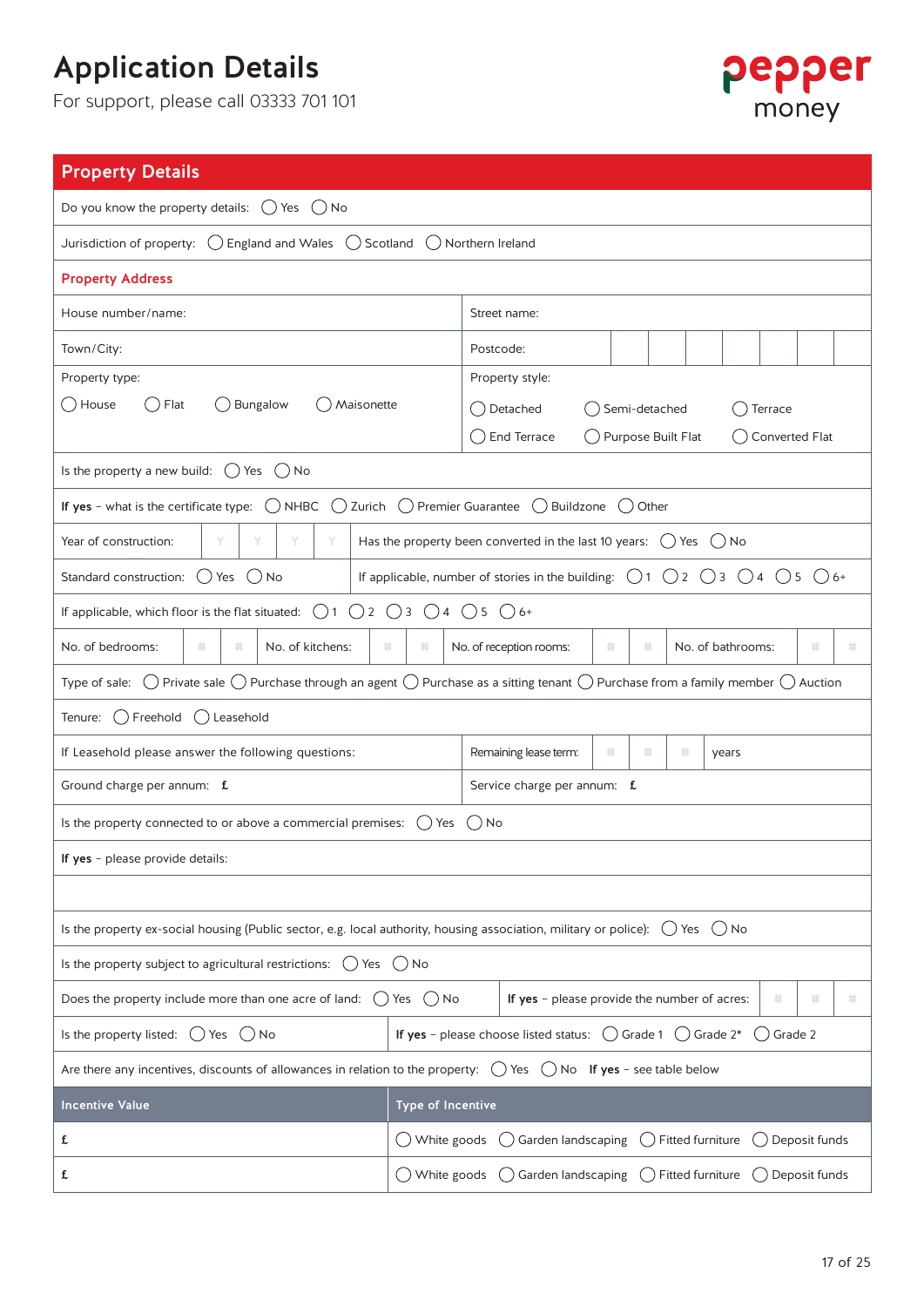For support, please call 03333 701 101



### **Convictions**

Does any party to the application have any criminal convictions other than those which are spent under the Does any party to the application have any criminal convictions other than those which are spent under the  $\bigcirc$  Yes  $\bigcirc$  No Rehabilitation Offenders Act 1974 (or equivalent):

If yes – please provide details of all convictions:

**Fees** 

Does the applicant wish to add fees to loan:  $\bigcirc$  Yes  $\bigcirc$  No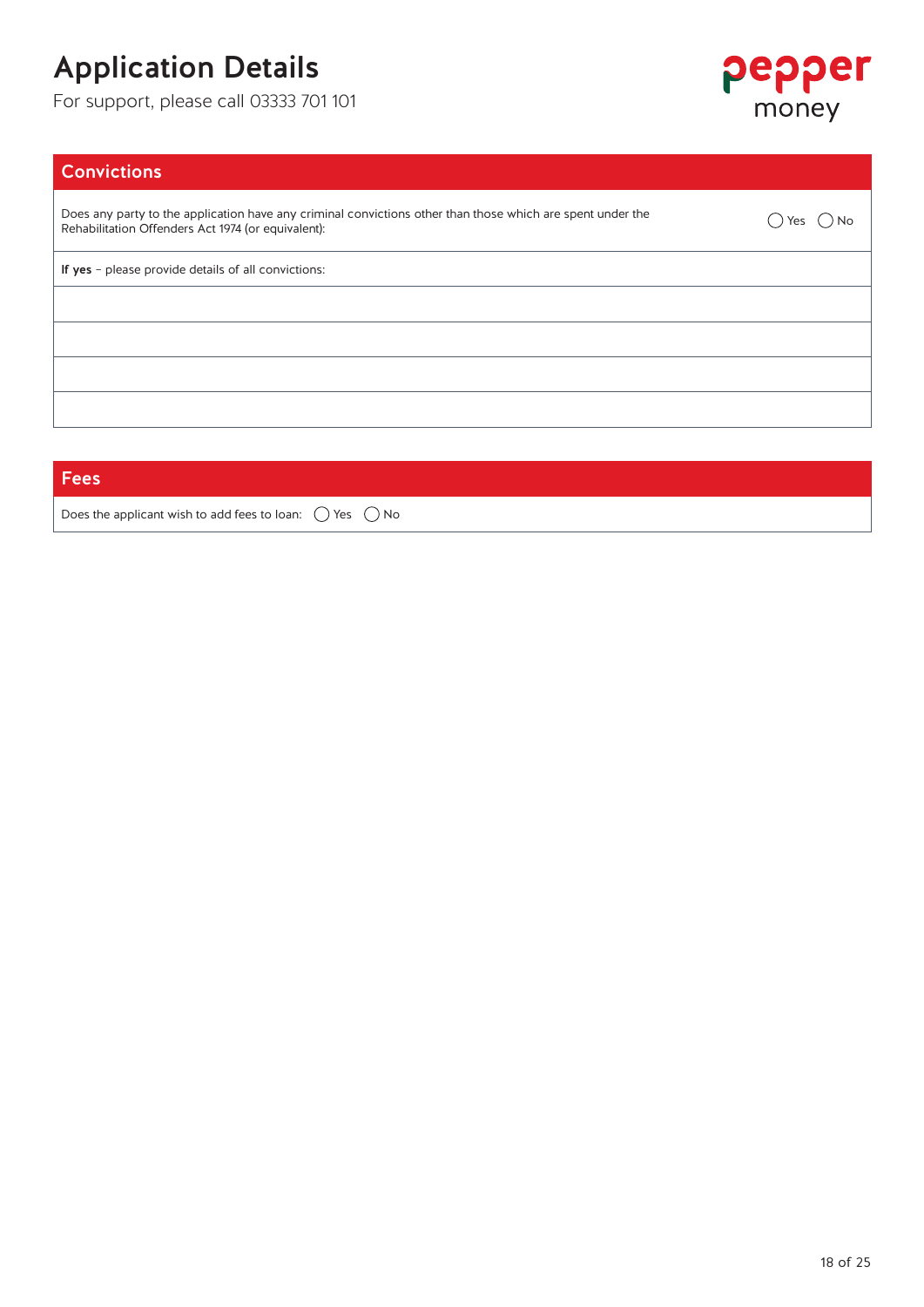For support, please call 03333 701 101



The information requested from this point onwards is only required for the full application.

|                                                                                   | <b>Details of Applicants</b> |   |    |    |   |         |   |                |                  |   |                                                                                                                                                                                                                                                                                                                                                                           |                           |                   |                            |                 |              |         |                                   |              |         |   |
|-----------------------------------------------------------------------------------|------------------------------|---|----|----|---|---------|---|----------------|------------------|---|---------------------------------------------------------------------------------------------------------------------------------------------------------------------------------------------------------------------------------------------------------------------------------------------------------------------------------------------------------------------------|---------------------------|-------------------|----------------------------|-----------------|--------------|---------|-----------------------------------|--------------|---------|---|
|                                                                                   | <b>APPLICANT1</b>            |   |    |    |   |         |   |                |                  |   |                                                                                                                                                                                                                                                                                                                                                                           | <b>APPLICANT 2</b>        |                   |                            |                 |              |         |                                   |              |         |   |
|                                                                                   | Home telephone number:       |   |    |    |   |         |   |                |                  |   |                                                                                                                                                                                                                                                                                                                                                                           |                           |                   | Home telephone number:     |                 |              |         |                                   |              |         |   |
| 卦                                                                                 | 井                            | 蒜 | *  | 井. | 井 | *       | 卦 | 井              | 8                | 卦 | 卦                                                                                                                                                                                                                                                                                                                                                                         | 非                         | 靠                 | 莽                          | 菲               | 龄            | 卦       | 井                                 | 非            | 蒜       | 卦 |
|                                                                                   | Work telephone number:       |   |    |    |   |         |   |                |                  |   |                                                                                                                                                                                                                                                                                                                                                                           |                           |                   | Work telephone number:     |                 |              |         |                                   |              |         |   |
| 卦.                                                                                | 县                            | 县 | 卦  | 井. | 蒜 | 卦       | 龄 | 县              | 卦                | 卦 | 卦                                                                                                                                                                                                                                                                                                                                                                         | 县                         | 卦                 | 龄                          | 非               | 蒜            | 县       | 县                                 | 县            | 龄       | 卦 |
|                                                                                   | Mobile telephone number:     |   |    |    |   |         |   |                |                  |   |                                                                                                                                                                                                                                                                                                                                                                           |                           |                   | Mobile telephone number:   |                 |              |         |                                   |              |         |   |
| *                                                                                 | *                            | 卦 | 卦  | 井  | 井 | *       | 卦 | 井              | 卦                | 非 | 非.                                                                                                                                                                                                                                                                                                                                                                        | 菲                         | 井.                | 莽                          | 菲               | *            | *       | 井                                 | 非            | 莽       | * |
| $\bigcirc$ Home<br>$\bigcirc$ Work $\bigcirc$ Mobile<br>Preferred contact method: |                              |   |    |    |   |         |   |                |                  |   |                                                                                                                                                                                                                                                                                                                                                                           | Preferred contact method: |                   |                            | $\bigcirc$ Home |              |         | $\bigcirc$ Work $\bigcirc$ Mobile |              |         |   |
| Email address:                                                                    |                              |   |    |    |   |         |   | Email address: |                  |   |                                                                                                                                                                                                                                                                                                                                                                           |                           |                   |                            |                 |              |         |                                   |              |         |   |
|                                                                                   | National insurance number:   |   |    |    |   |         |   |                |                  |   |                                                                                                                                                                                                                                                                                                                                                                           |                           |                   | National insurance number: |                 |              |         |                                   |              |         |   |
| 卦.                                                                                | *                            | 非 | 井. | 井. | 非 | 卦       | 龄 | 非              |                  |   | \$                                                                                                                                                                                                                                                                                                                                                                        | 非                         | 非.                | 非.                         | 非               | 龄            | 县       | 井.                                | *            |         |   |
|                                                                                   |                              |   |    |    |   |         |   |                |                  |   | Pepper (UK) Ltd and its group of companies would like to keep your client informed of products, services and member offers<br>that we consider relevant to them. We will not share their information with external companies for the purposes of marketing.<br>If your client does not wish to be contacted by a particular method, please check 'No' in the boxes below: |                           |                   |                            |                 |              |         |                                   |              |         |   |
|                                                                                   | Contact by phone:            |   |    |    |   |         |   | ( ) Yes        | $()$ No          |   |                                                                                                                                                                                                                                                                                                                                                                           |                           | Contact by phone: |                            |                 |              |         |                                   | ( )Yes       | $()$ No |   |
| Contact by text:<br>( ) Yes                                                       |                              |   |    |    |   | $()$ No |   |                | Contact by text: |   |                                                                                                                                                                                                                                                                                                                                                                           |                           |                   |                            |                 | $($ )<br>Yes | $()$ No |                                   |              |         |   |
|                                                                                   | Contact by post:             |   |    |    |   |         |   | $( )$ Yes      | $()$ No          |   |                                                                                                                                                                                                                                                                                                                                                                           | Contact by post:          |                   |                            |                 |              |         |                                   | ()Yes        | $()$ No |   |
|                                                                                   | Contact by email:            |   |    |    |   |         |   | () Yes         | $( )$ No         |   |                                                                                                                                                                                                                                                                                                                                                                           | Contact by email:         |                   |                            |                 |              |         |                                   | $($ )<br>Yes | ( ) No  |   |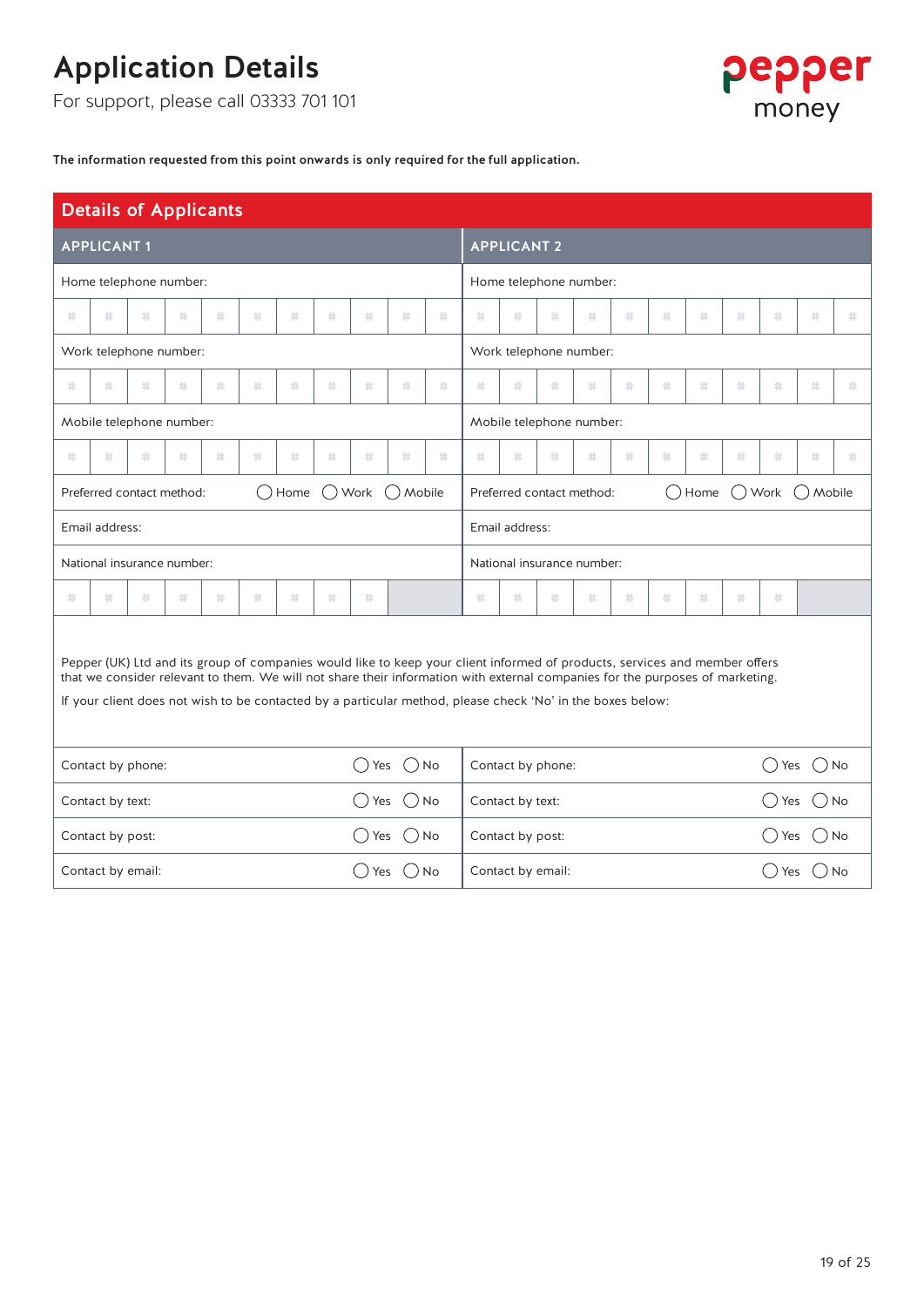For support, please call 03333 701 101



### Employment Details

| <b>APPLICANT1</b>            |   |   |   |   |   |   |   |     |                                                |            | <b>APPLICANT 2</b>           |  |  |  |  |  |         |    |
|------------------------------|---|---|---|---|---|---|---|-----|------------------------------------------------|------------|------------------------------|--|--|--|--|--|---------|----|
| Job title:                   |   |   |   |   |   |   |   |     |                                                | Job title: |                              |  |  |  |  |  |         |    |
| Employer name:               |   |   |   |   |   |   |   |     |                                                |            | Employer name:               |  |  |  |  |  |         |    |
| Employer telephone number:   |   |   |   |   |   |   |   |     |                                                |            | Employer telephone number:   |  |  |  |  |  |         |    |
| 非<br>*                       | 井 | 莽 | 井 | * | 非 | 井 | 井 | *   | *<br>*<br>*<br>*<br>非<br>*<br>*<br>*<br>井<br>* |            |                              |  |  |  |  |  | \$<br>蒜 |    |
| Employed by a family member: |   |   |   |   |   |   |   | Yes | $\bigcirc$ No                                  |            | Employed by a family member: |  |  |  |  |  | Yes     | No |
| House number/name:           |   |   |   |   |   |   |   |     |                                                |            | House number/name:           |  |  |  |  |  |         |    |
| First line of address:       |   |   |   |   |   |   |   |     |                                                |            | First line of address:       |  |  |  |  |  |         |    |
| Street:                      |   |   |   |   |   |   |   |     |                                                | Street:    |                              |  |  |  |  |  |         |    |
| Town or city:                |   |   |   |   |   |   |   |     |                                                |            | Town or city:                |  |  |  |  |  |         |    |
| Postcode:                    |   |   |   |   |   |   |   |     |                                                | Postcode:  |                              |  |  |  |  |  |         |    |

| <b>Self-Employment Details</b>     |  |   |   |   |             |   |                                                    |  |  |  |  |  |  |  |  |  |  |  |
|------------------------------------|--|---|---|---|-------------|---|----------------------------------------------------|--|--|--|--|--|--|--|--|--|--|--|
| <b>APPLICANT1</b>                  |  |   |   |   |             |   | <b>APPLICANT 2</b>                                 |  |  |  |  |  |  |  |  |  |  |  |
| <b>Registered Business Address</b> |  |   |   |   |             |   |                                                    |  |  |  |  |  |  |  |  |  |  |  |
| House number/name:                 |  |   |   |   |             |   | House number/name:                                 |  |  |  |  |  |  |  |  |  |  |  |
| First line of address:             |  |   |   |   |             |   | First line of address:                             |  |  |  |  |  |  |  |  |  |  |  |
| Street:                            |  |   |   |   |             |   | Street:                                            |  |  |  |  |  |  |  |  |  |  |  |
| Town or city:                      |  |   |   |   |             |   | Town or city:                                      |  |  |  |  |  |  |  |  |  |  |  |
| Postcode:                          |  |   |   |   |             |   | Postcode:                                          |  |  |  |  |  |  |  |  |  |  |  |
| <b>Accountant's Details</b>        |  |   |   |   |             |   |                                                    |  |  |  |  |  |  |  |  |  |  |  |
| Accountant contact:                |  |   |   |   |             |   | Accountant contact:                                |  |  |  |  |  |  |  |  |  |  |  |
| Company name:                      |  |   |   |   |             |   | Company name:                                      |  |  |  |  |  |  |  |  |  |  |  |
| Qualification:                     |  |   |   |   |             |   | Qualification:                                     |  |  |  |  |  |  |  |  |  |  |  |
| House number/name:                 |  |   |   |   |             |   | House number/name:                                 |  |  |  |  |  |  |  |  |  |  |  |
| Street:                            |  |   |   |   |             |   | Street:                                            |  |  |  |  |  |  |  |  |  |  |  |
| Town or city:                      |  |   |   |   |             |   | Town or city:                                      |  |  |  |  |  |  |  |  |  |  |  |
| Postcode:                          |  |   |   |   |             |   | Postcode:                                          |  |  |  |  |  |  |  |  |  |  |  |
| Duration acted:                    |  | Y | Y | & | $M_{\odot}$ | M | Duration acted:<br>Y<br>Y<br>&<br>M<br>$M_{\odot}$ |  |  |  |  |  |  |  |  |  |  |  |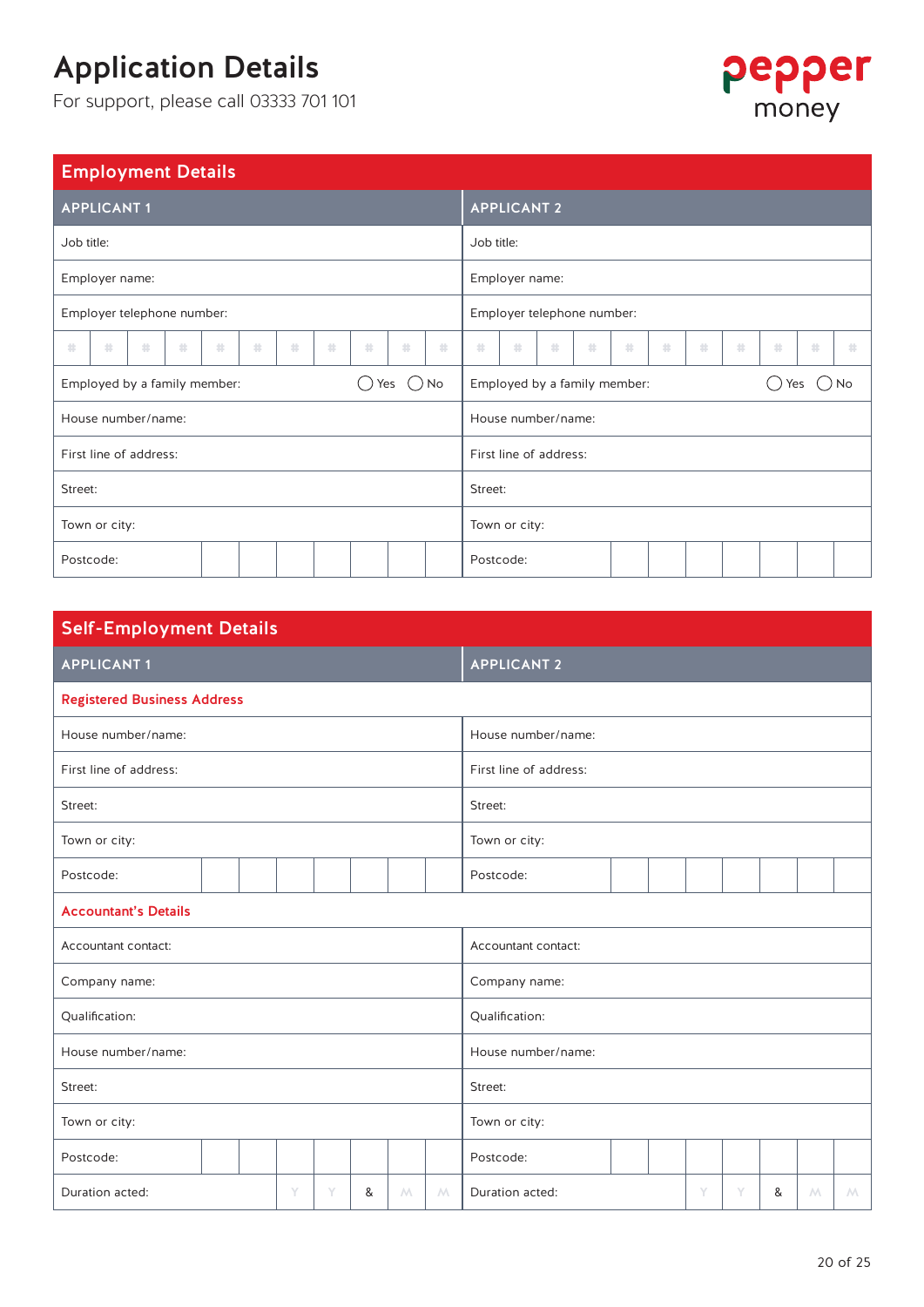For support, please call 03333 701 101



### Valuation Type

 $\bigcirc$  Mortgage Valuation Report  $\bigcirc$  Homebuyers Report

### Arrangements to Access Property

| Provide details for the valuer to gain access to inspect the property                                        |                        |  |  |  |  |  |  |  |  |  |  |  |  |  |
|--------------------------------------------------------------------------------------------------------------|------------------------|--|--|--|--|--|--|--|--|--|--|--|--|--|
| Contact: $\bigcirc$ Selling agent $\bigcirc$ Builder $\bigcirc$ Vendor $\bigcirc$ Applicant $\bigcirc$ Other |                        |  |  |  |  |  |  |  |  |  |  |  |  |  |
| Contact name:                                                                                                | .<br>Telephone number: |  |  |  |  |  |  |  |  |  |  |  |  |  |
| Please provide any additional information which will help the valuer to gain access:                         |                        |  |  |  |  |  |  |  |  |  |  |  |  |  |
|                                                                                                              |                        |  |  |  |  |  |  |  |  |  |  |  |  |  |

### Other Occupants

| Are there any other occupants of the property over 17 years of age: $( )$ Yes $( )$ No |                                                                                                                                                    |  |  |  |  |  |  |  |  |  |          |  |  |
|----------------------------------------------------------------------------------------|----------------------------------------------------------------------------------------------------------------------------------------------------|--|--|--|--|--|--|--|--|--|----------|--|--|
| If yes $-$                                                                             | First name:                                                                                                                                        |  |  |  |  |  |  |  |  |  | Surname: |  |  |
| Y<br>Y<br>D<br>Y<br>D<br>M<br>M<br>Y<br>Date of birth:                                 |                                                                                                                                                    |  |  |  |  |  |  |  |  |  |          |  |  |
|                                                                                        | Relationship between applicants: $\bigcirc$ Spouse $\bigcirc$ Partner $\bigcirc$ Sibling $\bigcirc$ Child $\bigcirc$ Parent $\bigcirc$ Grandparent |  |  |  |  |  |  |  |  |  |          |  |  |
| If yes $-$                                                                             | First name:                                                                                                                                        |  |  |  |  |  |  |  |  |  | Surname: |  |  |
|                                                                                        | D<br>M<br>$M_{\odot}$<br>Y<br>Y<br>D<br><b>Y</b><br>Date of birth:                                                                                 |  |  |  |  |  |  |  |  |  |          |  |  |
|                                                                                        | Relationship between applicants: $\bigcirc$ Spouse $\bigcirc$ Partner $\bigcirc$ Sibling $\bigcirc$ Child $\bigcirc$ Parent $\bigcirc$ Grandparent |  |  |  |  |  |  |  |  |  |          |  |  |

| <b>Solicitor Details</b> |      |    |     |      |     |  |  |           |            |  |  |  |  |  |  |
|--------------------------|------|----|-----|------|-----|--|--|-----------|------------|--|--|--|--|--|--|
| Solicitor name:          |      |    |     |      |     |  |  |           | Firm name: |  |  |  |  |  |  |
| House number/name:       |      |    |     |      |     |  |  |           | Street:    |  |  |  |  |  |  |
| Town or city:            |      |    |     |      |     |  |  | Postcode: |            |  |  |  |  |  |  |
| Telephone number:        | - 41 | 48 | -18 | - 48 | -19 |  |  |           |            |  |  |  |  |  |  |
| Email:                   |      |    |     |      |     |  |  |           |            |  |  |  |  |  |  |

| <b>Bank Details</b>    |     |   |     |      |     |      |   |            |  |  |  |  |
|------------------------|-----|---|-----|------|-----|------|---|------------|--|--|--|--|
| Sort code:             | -18 | 非 | 48  | - 48 | 48  | - 41 |   |            |  |  |  |  |
| Account Number:        | -18 | 非 | -18 | - 48 | -18 | 48   | * | - 48       |  |  |  |  |
| Account holder name:   |     |   |     |      |     |      |   | Bank name: |  |  |  |  |
| Preferred payment day: |     |   |     |      |     |      |   |            |  |  |  |  |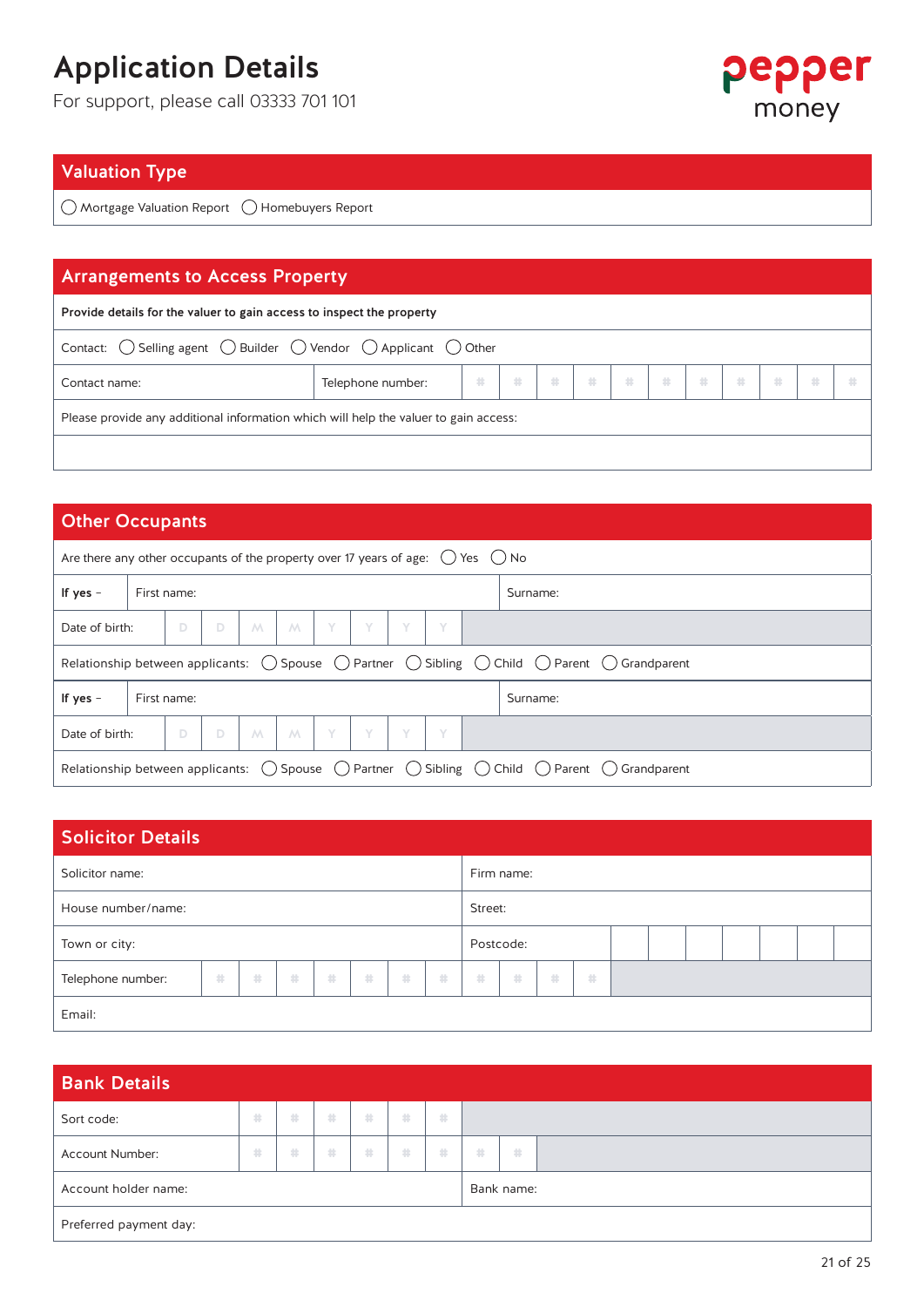### Application Declaration Application Declaration

### To be signed by all applicants to be signed by all applicants.<br>The by a stress with a political stress of a

### Application Declaration

Made in connection with the *application* referred to above.

We ask that you read this Application Declaration carefully as it contains important information on who we are, how and why we collect, store, use and share personal information, your rights in relation to your personal information and on how to contact us and supervisory authorities in the event you have a complaint.

By signing this Application Declaration as an applicant you declare, consent, acknowledge and confirm (to us as follows):

### **MEANING OF WORDS USED**

In this Application Declaration:

- you and your means each person that has signed this Application Declaration as an applicant and each other person that is to be a borrower in respect of, or grant security (including a guarantee) for, the mortgage advance that is the subject of the *application*, or, if the *application* is in the name of a limited company borrower, any officer or shareholder of that limited company borrower or any person who has granted security (including a guarantee) in respect of that *application* (and in the case of a limited company which has granted security, any officer or shareholder of that limited company);
- we. us and our means Pepper Money Limited (registered in England and Wales as company number 11279253), trading as Pepper Money, and anyone who at any time in the future is entitled (as legal, equitable or beneficial owner) to all or any of the lender's rights under any agreement with you (including as a result of a transfer referred to in section 7 below);
- application means the application to us by you for a mortgage advance to be secured on a residential property, that is to occupied by you as your home unless the application is for a buy-to-let mortgage in which case it is to be used solely for rental purposes only; and
- information means the information provided to or received by us (whether or not by, or from and/or relating to, you or any other person) in or in connection with the *application* (including enquiries or searches made by or on behalf of us).
- 2 NOTICES AND CONSENTS RELATING TO USE OF YOUR INFORMATION

#### DISCLOSURE - APPLICABLE DATA PROTECTION LAWS IMPORTANT- USE OF YOUR INFORMATION

You have a right to know how we use your personal information. Please carefully read and understand this section 2. If you sign this Application Declaration you are consenting to the use of your information as set out in this Application Declaration.

Credit decisions and also the prevention of fraud and money laundering We may use credit reference and fraud prevention agencies to help us make decisions. What we do and how both we and credit reference and fraud prevention agencies will use your information is detailed in sections 2.4 and 2.5 below.

The personal information we have collected from you will be shared with fraud prevention agencies who will use it to prevent fraud and money laundering and to verify your identity. If fraud is detected, you could be refused certain services, finance or employment.

If vou would like to read the full details of how your data may be used by us and these fraud prevention agencies and credit reference agencies, and your data protection rights, please contact our Data Protection Officer at the contact details stated below:

Data Protection Officer: Pepper Money Limited Harman House 1 George Street Uxbridge London

 $UBB 100$ 

PM\_DPO@pepper.money

- 2.1 We may hold *information* in *our* records or with persons providing storage facilities and use and disclose information:
- to process, obtain and check other information, manage your account and administer any product or services that we provide you with or at your request or otherwise;
- to perform obligations or exercise rights that we may have under any agreement with you;
- for the purposes of market research, statistical and business analysis and creating and maintaining a customer profile;

to assess this and further applications from you or other members of your household for this and other products and/or services and make decisions on questions about any such application(s), any agreement or correspondence which you may have with us; and/or

ၣၔၣၣၔr

money

- with the intention of preventing, detecting, prosecuting or mitigating the consequences of fraud and money laundering or other crimes, trace debt and recover debt and to comply with applicable law and regulations.
- 2.2 We may disclose any information to and make enquiries to:
- any person (including any actual or potential party, that party's professional advisers and any rating agency) in connection with any actual or potential transfer (see section 7 below) and each such person may also rely upon the truth, completeness and accuracy of the *information* and may use the information for the purposes and as otherwise described in this Application Declaration;
- any other party to any agreement with you and/or any other person with whom we have entered into or made and/or consider entering into or making any other arrangement in connection with any agreement with you (including in connection with the provision of funding to  $\overline{u}$ s);
- insurers of any asset securing or proposed to secure your liabilities;
- financial and other organisations involved in fraud prevention to prevent or detect fraud and protect themselves and their customers or to assist in verifying your identity;
- agents or contractors appointed to administer or operate your account or any agreement with you on behalf of us or otherwise to provide services to or on behalf of us for which such agents or contractors will have access to information;
- persons (including brokers, agents and solicitors) assisting you from time to time in connection with any agreement with you;
- market research organisations for the purpose of confidential market research conducted on behalf of us;
- the Electoral Register, any relevant legal and regulatory authorities and any other body having a legal right to access the *information* and anyone you authorise us to give information to;
- any person including (without limitation) current and previous lenders, other creditors, employers, landlords, accountants, bankers, registries, government bodies in the processing of any information and the administration of, or exercising our rights under, any agreement with you; and
- any credit reference agencies (CRAs), debt recovery agencies, tracing agencies and fraud prevention agencies (FPAs) (any of whom may keep a copy of such enquiry whether or not your application proceeds and this will be seen by other organisations that make searches)
- 2.3 A condensed guide to the use of your personal information by ourselves
- (a) When you apply to us to obtain a loan, this organisation will check the following records about you and others (see (b) below):
- our own:
- those at CRAs:
- those at FPAs.

Please see sections 2.4 and 2.5 for more details of how your personal information is used by ourselves and at CRAs and FPAs.

- (b) If you are making a joint application or tell us that you have a spouse or financial associate, we will link your records together so you must be sure that you have their agreement to disclose information about them.
- If you have borrowed from us and do not make payments that you owe us, we will trace your whereabouts and recover debts.
- (d) Your data may also be used for other purposes for which you give your explicit consent or, in very limited circumstances, when required by law or where permitted under applicable data protection laws.

Where necessary, we will seek your explicit consent to the processing of special categories of personal data about you contained within the information for the purpose of administering any product or services we provide to you. Special categories of personal data comprises information relating to your health.

Information (including your name) may be disclosed to lenders and other creditors by being placed on registries or databases in which you have assets and/or are resident. If details of default are given to certain persons (including lenders, providers of finance, FPAs and CRAs) this may affect your ability to obtain further credit.

If you give false or inaccurate information and we or other organisations suspect fraud, this may be recorded. We and other persons may use this information, if decisions are made about you or others at your address(es), on credit or credit related services or motor, household, credit, life or any other insu rance facilities and for debt tracing, claims assessment and to verify identities.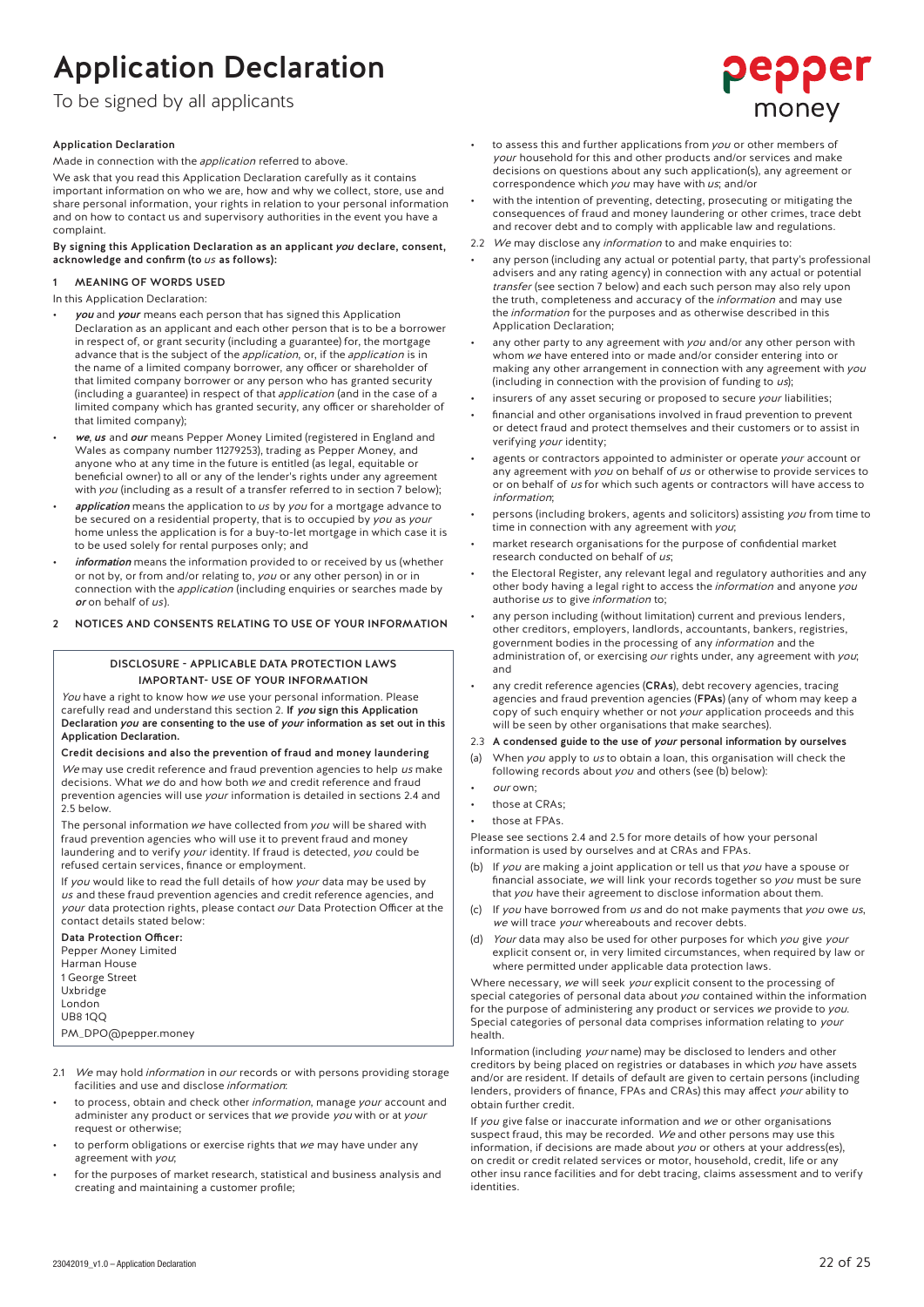### Application Declaration

For support, please call 03333 701 101

for training and quality control, to monitor compliance with any regulatory requirements, and to establish facts. Any recordings remain our sole property and will be retained in accordance with section 3 below.

#### 2.4 A condensed guide to the use of *your* personal information by us and Credit Reference Agencies (CRAs)

- (a) In order to process *your* application, we will perform credit and identity checks on you with one or more CRAs and we may also make periodic searches at CRAs to manage your account with us.
- To do this, we will supply your personal information to CRAs and they will give us information about you. This will include information from your credit application and about your financial situation and financial history. CRAs will supply to us both public (including the electoral register) and shared credit, financial situation and financial history information and fraud prevention information.
- (c) We will use this information to:
- assess your creditworthiness and whether you can afford to take the product;
- verify the accuracy of the data you have provided to  $us$ ;
- prevent criminal activity, fraud and money laundering;
- manage your account(s);
- trace and recover debts; and
- ensure any offers provided to you are appropriate to your circumstances
- (d) We will continue to exchange information about you with CRAs while you have a relationship with us
- (e) We will also inform the CRAs about your settled accounts. If you borrow and do not repay in full and on time, CRAs will record the outstanding debt. This information may be supplied to other organisations by CRAs.
- (f) When CRAs receive a search from  $us$  they will place a search footprint on your credit file that may be seen by other lenders.
- (g) If you are making a joint application, or tell us that you have a spouse or financial associate, we will link your records together, so you should make sure you discuss this with them, and share with them this information, before lodging the application. CRAs will also link your records together and these links will remain on your and their files until such time as you or your partner successfully files for a disassociation with the CRAs to break that link.
- (h) The identities of the CRAs, their role also as fraud prevention agencies, the personal information they hold, the ways in which they use and share personal information, data retention periods and your data protection rights with the CRAs are explained in more detail at https://www.pepper.money/ siteassets/pdfs/CRAIN.pdf.

### CRAIN is also accessible from each of the three applicable CRAs–clicking on any of these three links will also take you to the same CRAIN document: Callcredit https://www.callcredit.co.uk/crain;

Equifax https://www.equifax.co.uk/crain;

Experian http://www.experian.co.uk/crain/index.html.

- 2.5 A condensed guide to the use of your personal information by us and Fraud Prevention Agencies (FPAs)
- (a) Before  $we$  provide services, financing or a mortgage to  $you$ , we undertake checks for the purposes of preventing fraud and money laundering, and to verify your identity. These checks require us to process personal data about you.
- (b) The personal data you have provided, we have collected from you, or we have received from third parties will be used to prevent fraud and money laundering, and to verify your identity.
- Details of the personal information that will be processed include, for example: name, address, date of birth, contact details, financial information, employment details, device identifiers including IP address and vehicle details.
- We and FPAs may also enable law enforcement agencies to access and use your personal data to detect, investigate and prevent crime.
- We process your personal data on the basis that we have a legitimate interest in preventing fraud and money laundering, and to verify identity, in order to protect our business and to comply with laws that apply to us. Such processing is also a contractual requirement of the services, mortgage or financing you have requested.
- FPAs can hold your personal data for different periods of time, and if you are considered to pose a fraud or money laundering risk, your data can be held for up to six (6) years.
- (g) If we, or an FPA, determine that you pose a fraud or money laundering risk, we may refuse to provide services, financing or a mortgage which you have requested, or we may stop providing existing services to you and we or an FPA may also pass this information to other FPAs and other organisations to prevent fraud and money laundering.
- (h) A record of any fraud or money laundering risk will be retained by the FPAs, and may result in others refusing to provide services, financing or employment to you. If you have any questions about this, please contact us our Data Protection Officer whose contact details are set out at section 2 above.
- (i) Whenever FPAs transfer your personal data outside of the European Economic Area, they impose contractual obligations on the recipients of that data to protect your personal data to the standard required in the European Economic Area. They may also require the recipient to subscribe to 'international frameworks' intended to enable secure data sharing.
- (j) We and other organisations may access and use from other countries the information recorded by FPAs.

### Legal Bases

In order to process and use your personal information, we rely on one or more of the following legal basis:

- processing is necessary for the performance of a contract to which you are party, or in order to take steps at your request prior to entering into a contract;
- (ii) processing is necessary for compliance with a legal obligation to which we are subject; and/or
- (iii) where applicable, you have given explicit consent to the processing of your special categories of personal information (e.g. medical information) for one or more specified purposes.

#### How to find out more

This is a condensed version and if you would like to read the full details of how your data may be used please contact our Data Protection Officer (see Section 2 above).

You can contact the CRAs currently operating in the UK; the information they hold may not be the same so it is worth contacting them all. They will charge you a small statutory fee.

CallCredit, Consumer Services Team, PO Box 491, Leeds, LS3 1WZ or call 0870 060 1414 or log on to www.callcredit.co.uk

Equifax PLC, Credit File Advice Centre, PO Box 1140, Bradford, BD1 5US or call 0844 335 0550 or log on to www.equifax.co.uk

Experian, Consumer Help Service, PO Box 8000, Nottingham NG80 7WF or call 0844 481 8000 or log on to www.experian.co.uk

Please contact our Data Protection Officer (see Section 2 above) if you want to receive details of the relevant FPAs.

CRAs may use credit scoring methods to assess the information and to verify your identity.

#### Transfer of your information out of the EEA

2 of 4Both income in the calls may be recorded and monitored and monitored and monitored and monitored and monitored and monitored and monitored and monitored and monitored and monitored and monitored and monitored and m We may transfer information for use in the ways described in this Application Declaration to countries outside the European Economic Area (EEA) which may not have the same level of legal protection as countries within it. Any transfer of your personal data will be subject to the EU Model Clauses as permitted under applicable data protection laws that are designed to safeguard your privacy rights and give you remedies in the unlikely event of a misuse of your personal information. If you would like to find out more about any such transfers, please contact our Data Protection Officer whose details are set out in section 2 of this Application Declaration.

#### Your Rights

Under applicable data protection law, you have a number of important rights free of charge. In summary, those include rights to:

- access to the personal information we hold about you;
- require us to correct any mistakes in your personal information which we hold;
- require the erasure of personal information concerning you in certain situations;
- receive the personal information concerning you which you have provided to us, in a structured, commonly used and machine-readable format and require us to transmit those data to a third party in certain situations;
- object at any time to processing of personal information concerning you for direct marketing;
- object in certain circumstances to decisions being taken by automated means which produce legal effects concerning you or similarly significantly affect you;
- object in certain other situations to our continued processing of your personal information; and/or
- otherwise restrict our processing of your personal information in certain circumstances.

If you would like to exercise any of these rights, please email or write to our Data Protection Officer (see details in Section 2).

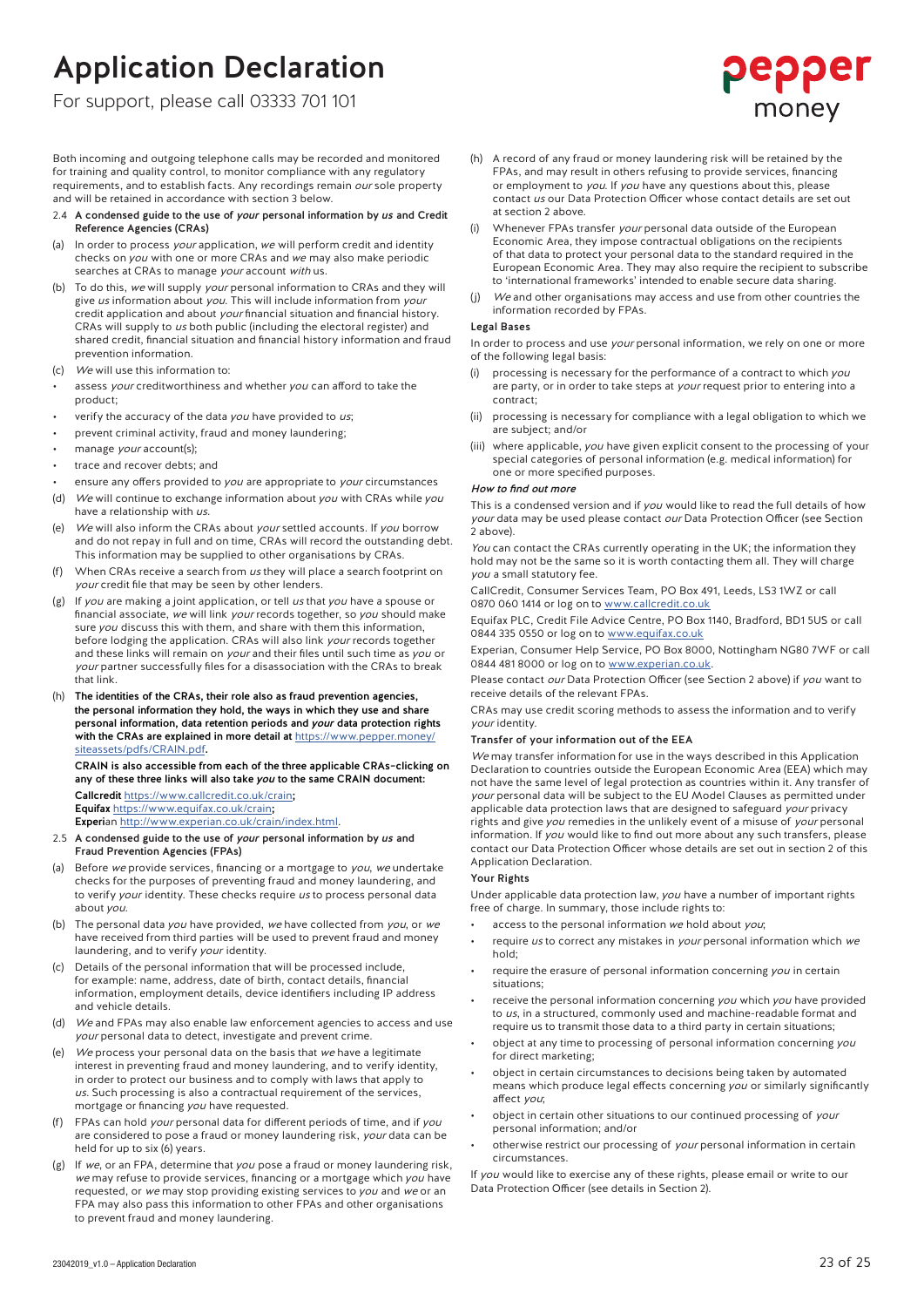### Application Declaration

For support, please call 03333 701 101

## pepper money

3.1 At the end of *your* relationship with us, we retain *your* personal information for the period for which we are required to retain this personal information in order to meet our regulatory requirements. Where retention is based on other reasons, we will retain it for no more than 7 years.

#### 4 SOME ASPECTS OF THE APPLICATION

- 4.1 If the *application* is in the name of a limited company borrower, you are director(s) authorised by the limited company to make the *application* and all directors and shareholders will act as guarantor(s) of the mortgage, you understand and accept that you will be liable for the full amount of the mortgage as well as the applicant company. Furthermore you agree to take independent legal advice.
- 4.2 You consent to us being provided, by your conveyancers, with a complete copy of your file held by your conveyancers in relation to the whole transaction (not limited to the proposed mortgage) of which the proposed mortgage forms part should we require it for whatever reason. For the avoidance of doubt, you confirm that you have, in providing this consent, provided it irrevocably to us and that it includes a waiver of any right to privilege and/or confidentiality which the file may otherwise attract.
- 4.3 If this is a Buy to Let mortgage, the mortgage property is to be used solely for rental purposes only and is not intended to be occupied by you nor by your spouse (or a person whose relationship has the characteristics of a spouse) nor by a close relative (including parent, brother, sister, child, grandparent or grandchild).

#### 5 ENGLISH LANGUAGE

We will only communicate with you, provide information to you and enter into agreements with you in English.

#### 6 ASSESSMENT AND INDICATIONS

We may use a credit scoring or other automated decision-making system in assessing *information* and we may decline your application or withdraw or revise any indication to you that we are willing 'in principle' to enter into a loan agreement, or propose to enter into a loan agreement, without giving any reason whatsoever.

#### CONSENT TO TRANSFERS

At any time and from time to time, we can enter into and make a *transfer* (being a transfer, assignment or assignation (whether absolute or by way of security), mortgage, charge, standard security, creation of trust over, agreement to sell or other disposal (in law or in equity or beneficially) of all or any of our rights, title, interests, benefits and obligations in respect of all or any of the information and/or this document) without any further consent from or notice to you.

A transfer will not change your rights and guarantees in relation to the information and/or this Application Declaration and will not change the terms and conditions relating to the *information* and/or this Application Declaration.

#### 8 APPLICABLE LAW

This Application Declaration and our dealings with you with a view to entering into this Application Declaration, the loan and other related agreements, and any non-contractual aspects arising in connection with this Application Declaration or those dealings, are governed by English law subject to the exclusive jurisdiction of the English courts.

### 9 COMPLAINTS

If you have a complaint about your mortgage or about any other aspect of our Application Declaration or conduct then we urge you to contact us. You can contact us by phone, in person or in writing either by post or email. Details of our complaint handling procedures can be obtained from Pepper Money Limited at Harman House, 1 George Street, Uxbridge, London, UB8 1QQ or by telephone on 03333 701 101. You can find details of our complaints process by going to https://www.pepper.money/complaints. In some cases, you may also refer *your* complaint to the Financial Ombudsman Service.

Details are available on our website, or the Financial Ombudsman site which is http://www.financial-ombudsman.org.uk/.

If you have a complaint about how we process your personal information, you can contact our Data Protection Officer (see details in Section 2). We hope that our Data Protection Officer can resolve any query or concern you raise about our use of your information.

If you believe our processing of your personal information does not comply with applicable data protection law, you can make a complaint to the UK Information Commissioner's Office who may be contacted at https://ico.org.uk/concerns/ or telephone: 0303 123 1113.

#### 10 YOUR CONFIRMATIONS IN RELATION TO INFORMATION AND THE APPLICATION

In particular, each person that has signed this Application Declaration as an applicant declares and confirms (in each case for him/herself and on behalf of each other person, if any, falling within the definition of 'you' in section 1 above) to us that:

- 10.1 Each such person that has signed this Application Declaration as an applicant is duly entitled to and authorised by, each other person, if any, falling within the definition of 'you' in section 1 above to sign this Application Declaration on behalf of such other person.
- 10.2 Each of you has personally read and checked all the information provided in the application.
- 10.3 All of the information is true, accurate and complete and is not ambiguous or misleading. You have not withheld or concealed anything which adversely affects and/or is reasonably likely to adversely affect those things or our assessment and/or any information
- 10.4 You consent to your mortgage intermediary acting for you in your application and where you have given information to your mortgage intermediary, you consent to your details and all the information in the *application* being manually inputted and subsequently transmitted electronically to us by your mortgage intermediary. You consent to us liaising with your mortgage intermediary about any matters connected with the application and your mortgage, including any complaint about your application or mortgage.
- 10.5 You shall let us know at once (and provide us with full details) if you become aware that any personal information is or becomes wrong or out of date or if anything changes in any way which adversely affects and/or is reasonably likely to:
- render any *information* ambiguous and/or misleading; or
- adversely affect the truth, accuracy and/or completeness of the information or our assessment of you and/or any information.
- 10.6 You are entitled to, and have the consent of, each person to disclose information relating to that person that you have provided in, or in connection with, your application, or which you otherwise provide to us, which may be used as indicated in this Application Declaration.
- 3 OF 43 HOW 140 CHEMIC SO THE REPORT FOR THE SURFAINTEE INTEREST (SEE CONFIDENT SO THE SURFAINTEE INTEREST (SEE CONFIDENT SO THE SURFAINTEE INTEREST (SEE CONFIDENT SO THE SURFAINTEE INTEREST (SEE CONFIDENT SO THE SURFAINT 10.7 Where you have asked a person for advice and/or a recommendation about a loan or similar product, that person (not us) is responsible to you for any advice which that person gives or any recommendation which that person makes. You must notify that person of any material changes to the information in order that such person can provide you with updated advice and recommendations. You confirm that you have not received any advice or any recommendation from us in connection with this application.

10.8 If any information provided by you is incorrect you will make good any loss which we may suffer by acting in reliance upon that information.

10.9 If the *application* is successful the provisions of this Application Declaration will continue to apply after the completion of the mortgage.